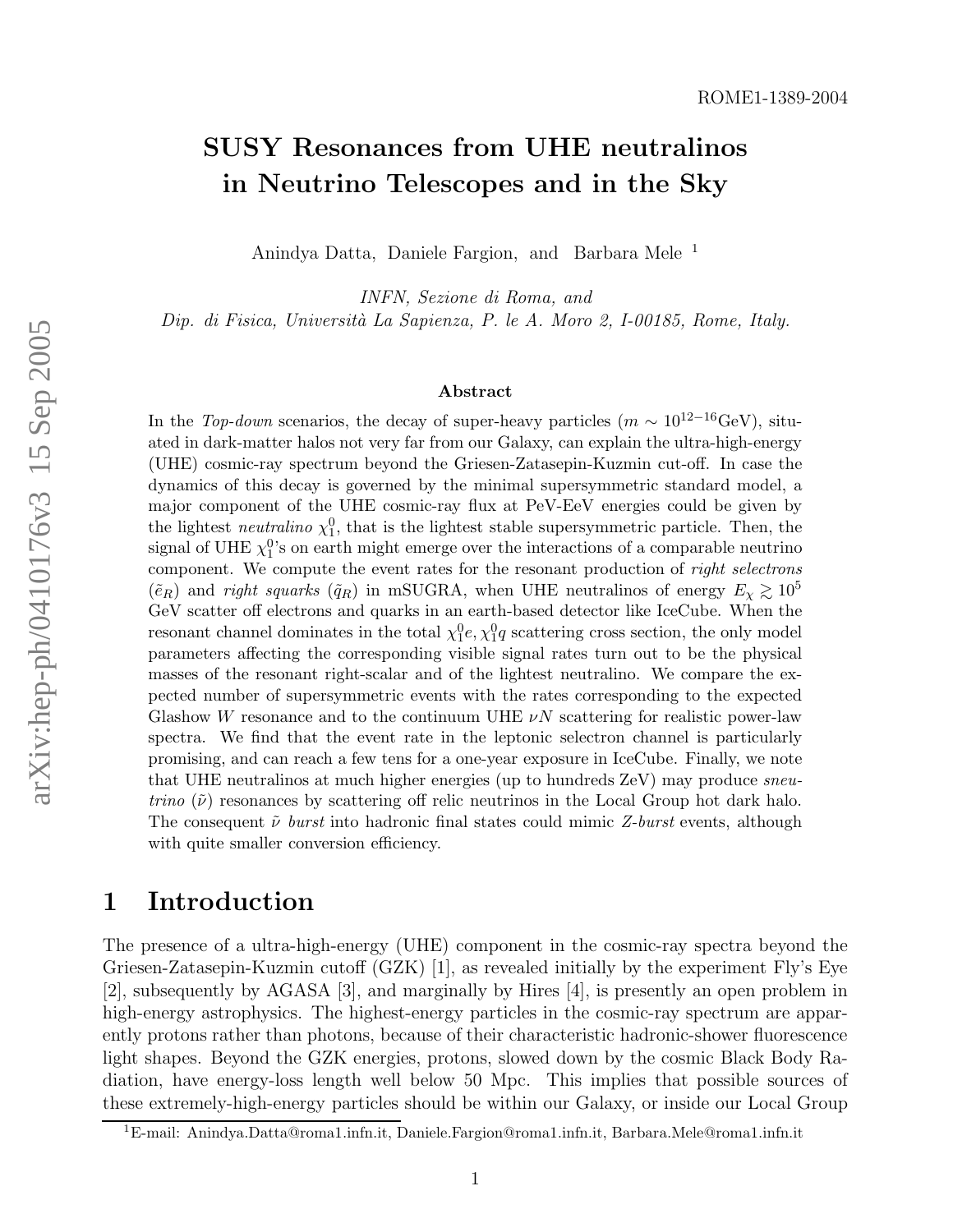of Galaxies or nearby Clusters. However, there are no such powerful sources in Milky Way or nearby Virgo Group, that are correlated with the arrival map of the UHE cosmic rays (UHECR). There is a timid, and yet unconfirmed, clustering of AGASA data along the Super-Galactic Plane, not sufficient to probe the UHECR confinement in observable GZK volumes. On the contrary, UHECR events exhibit isotropy, a signature reminiscent of most distant cosmic edges. It is not clear whether the UHECR spectrum is really showing a GZK cut-off [3, 4]. In order to make our UHECR understanding even more confused, there are now first evidences of clustered UHECR events by AGASA correlated with known BL Lacs sources [5]. This UHECR-BL Lacs connection calls for the UHE Blazing Jet of active galactic nuclei (AGN) as a source of particle acceleration. Those Bl Lacs sources are mostly at distances above GZK lengths.

Although the GZK puzzle is still experimentally not completely settled, in the past and also recently, there have been quite a few suggestions about possible sources and mechanisms for accelerating particles to such extreme energies [6, 7].

A class of proposals, generically called Top-down scenarios, tries to explain the high-energy part of the spectrum through the decay of super-massive particles ( $m \sim 10^{12-16}$ GeV) [8, 9, 10, 11, 12], or by their eventual binary collapse and annihilation in place of time-tuned decays [13]. These particles are generally predicted in Grand Unified Theories (GUT). Their decay lifetime should be comparable with the present age of the Universe, so that their decay products would give rise today to the highest energy part of the cosmic-ray spectrum. Also topological defect decays can give rise to the UHECR primaries [6]. In any case, the decay dynamics of the super-heavy particles is controlled by the model assumed for particle interactions. In the standard model (SM), the decay after fragmentation finally results into photons, neutrinos and hadrons. In supersymmetry (SUSY), UHE secondary stable neutralinos  $(\chi_1^0)$  may be born, too [9, 10, 11, 12].

The minimal supersymmetric standard model (MSSM) is a well motivated extension of the standard model of elementary particles [14]. SUSY stabilizes the Higgs-boson mass under radiative corrections by introducing an entire spectrum of supersymmetric partners for the SM particles. The MSSM predicts a stable weakly-interacting heavy neutral particle, called neutralino  $(\chi_1^0)$ , which can be also a good candidate for cold dark matter<sup>2</sup>. If the masses of supersymmetric particles are at the TeV scale (as needed to stabilize the Higgs-boson mass), we expect to discover them in a few years at the CERN LHC [15]. In the case SUSY is the correct theory of particle interactions, it will govern also the decays of super-heavy particles. In [10, 11, 12], the super-heavy particle decays in the MSSM extension of the SM have been investigated in detail. These decays would involve the entire spectrum of SUSY partners. At the end of the decay chain, one would be left with a spectrum (calculable in the MSSM) of all the stable particles, that is SM particles plus stable neutralinos. Hence, a crucial prediction of these models is the presence of neutralinos in the UHECR spectrum produced by super-heavy objects.

Another possible explanation for the GZK paradox considers relic light neutrinos as a calorimeter in resonance with incoming UHE (ZeVs) neutrinos. The latter may come freely from distances above GZK from far BL Lacs (hence explaining the UHECR-BL Lacs correlations) or gamma ray bursts (GRB). They may also arise from topological defects spread all over dark halos (Galactic or extra-galactic). This model, the so-called  $Z$ -burst model [16] will be discussed in the following in view of a new and analogous sneutrino-burst model.

<sup>&</sup>lt;sup>2</sup>In general, in the MSSM, there are 4 neutralinos. Here, we are talking about the lightest one  $\chi_1^0$ .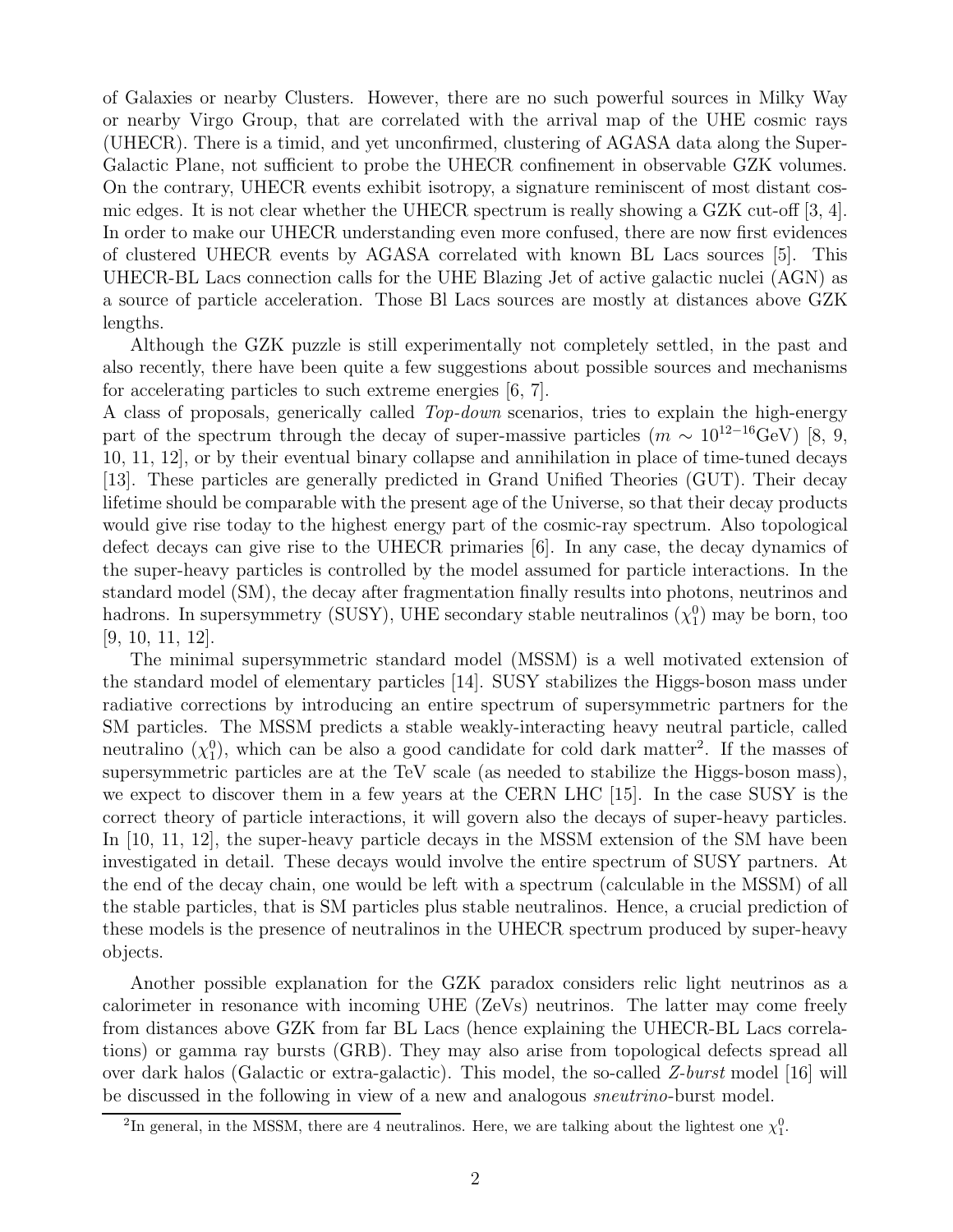According to the discussion above, we shall assume in this study a rather hard neutralino spectrum (i.e.  $\sim E_{\chi}^{-1.5}$ ) that should be typical for the GUT-relics fragmentation. In order to estimate the effects of model dependence in the spectral index, we will also compare our results with the ones corresponding to a softer Fermi-like flat spectrum, going as  $\sim E_{\chi}^{-2}$ . We shall not consider a much harder Z-burst–like spectrum ( $\sim E_{\chi}^{-1}$ ) that is usually used in different context, although such a spectrum could be of relevance for a *sneutrino*-burst model.

One of the major goals for the upcoming UHECR experiments (like Amanda, IceCube, Antares, Nestor) is to verify these predictions. In [17], the possible signatures of up-going UHE neutralinos in the future satellite-based detector EUSO [18] have been investigated. The resonant production of quite heavy squarks  $(m \sim 0.8 - 1.2 \text{ TeV})$  in the  $\chi_1^0$  scattering off nucleons in the earth's atmosphere, after crossing all the earth volume, has been considered. Heavy squarks are selected so that the neutralino interaction cross sections are moderate, and the neutralino flux is not completely stopped by the earth screen (while the corresponding neutrino background does not survive the passage through the earth). An analogous process leading to a smaller neutrino earth opacity has been also considered earlier, while discussing the up-going  $\tau$  neutrinos [19]. Note that, in EUSO, the UHE neutralino interaction in the atmosphere is polluted by more abundant up-going-horizontal  $\tau$  air-showers induced by UHE  $\nu_{\tau}$  earth skimming in the terrestrial crust [20].

In the present article, we will focus on the interaction of the highest energy neutralinos with both electrons and nucleons in a earth-based detector like IceCube [21]. In particular, we will study the possibility to detect the resonant production of the SUSY partners of electrons and quarks, when their masses are larger than the present experimental limits derived from direct searches at high-energy colliders ( $m_{\tilde{e}} \gtrsim 100$  GeV for selectrons [22],  $m_{\tilde{q}} \gtrsim 300$  GeV for squarks<sup>3</sup> [23]). We will also take into account the constraints on the supersymmetry parameter space coming from bounds on the relic density of the lightest neutralino, in case the latter is responsible for most of the cold dark matter in the universe.

Neutralinos with appropriate energy can produce a right/left selectron  $(\tilde{e}_R/\tilde{e}_L)$  resonance in the detector via the scattering off the detector electrons

$$
\chi_1^0 + e^- \to \tilde{e}_{R,L} \to X
$$

(see Fig. 1). Here, X stands for some visible final state arising from the  $\tilde{e}_{R,L}$  decay, that will be eventually revealed by the detector. As far as the scalar mass is not too heavy and  $\chi_1^0$ has a relevant gaugino component, for resonant  $\chi_1^0$  energies this channel gives the dominant contribution to the scattering cross section, and one can neglect  $t$ -channel effects.

The kinematics and signature is somehow similar to the  $W^-$  resonant production in UHE antineutrino-electron scattering [24]

$$
\bar{\nu}_e + e^- \to W^- \to X ,
$$

that is expected to occur at the *Glashow* resonant energy  $E_{\nu} = M_W^2/(2m_e) \simeq 6.3$  PeV. Since we can predict the exact characteristics of this channel (like its hadronic and electromagnetic showering and its final visible energies), the corresponding events could be used to calibrate the SUSY resonance observation.

Right/left-squark  $(\tilde{q}_R/\tilde{q}_L)$  resonances can be produced through the neutralino scattering off the quarks in the detector nucleons

$$
\underline{\chi}_1^0 + q \to \tilde{q}_{R,L} \to X .
$$

<sup>&</sup>lt;sup>3</sup>Even lighter squarks are allowed for  $m_{\tilde{g}} \gg m_{\tilde{q}}$ .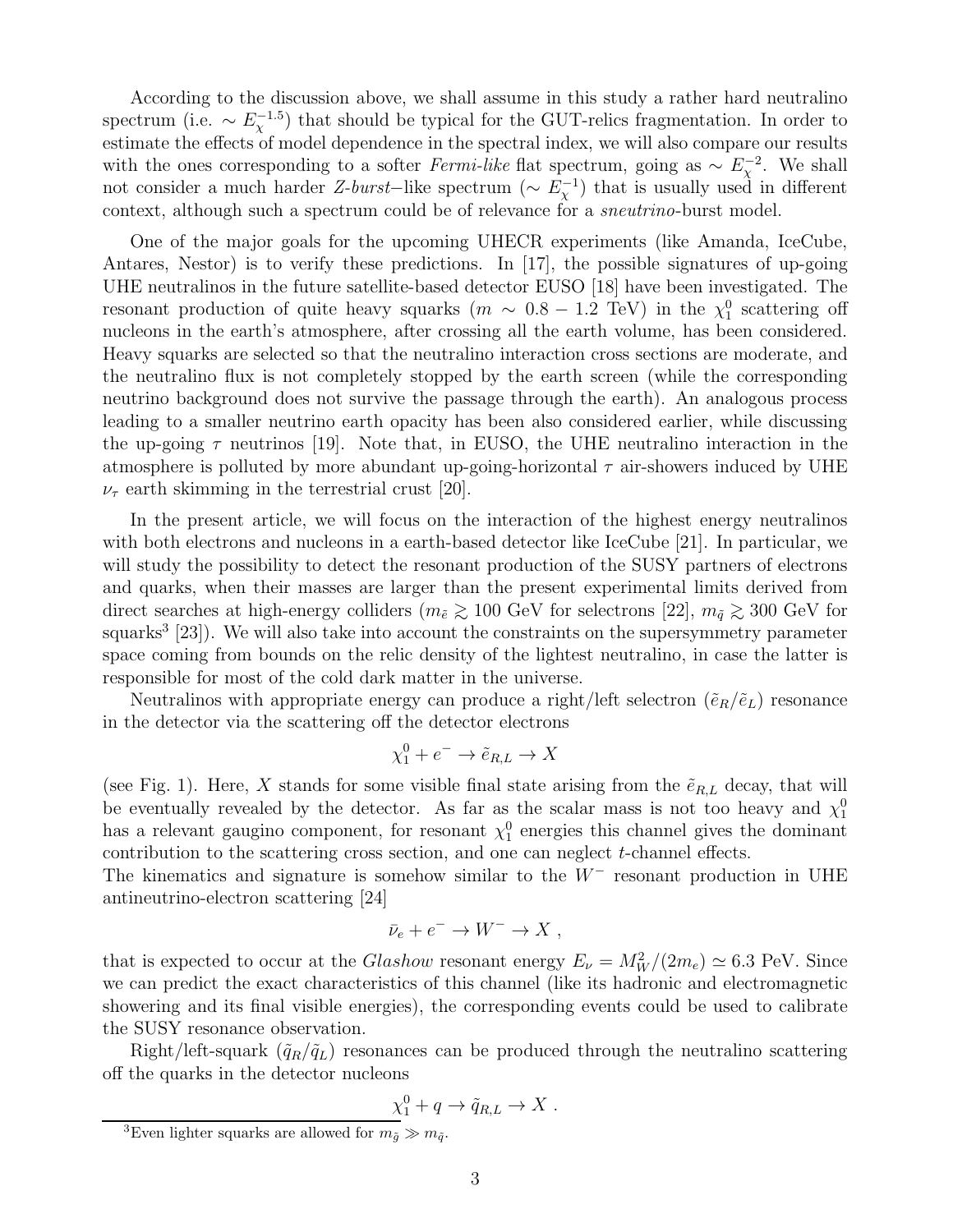Although, at the partonic level, this process has the same resonant structure as the selectron channel, due to the quark momentum spread inside the nucleon, the cross-section resonance peak is smeared, and the  $\chi_1^0$  incident-energy resonant characteristics are lost.

The background coming from the UHE  $\nu$  interaction with nucleons  $(\nu + q \rightarrow X)$  by tchannel processes could create a major continuous background overlapping or overshadowing the squark signal. In the following, after computing the relevant  $\chi_1^0$  event rates, we will address the issue of disentangling the SUSY signal from the SM resonant and continuous background given by the competitive UHE neutrinos.

Higher-energy neutralinos [with  $E_\chi \sim m_{\tilde{\nu}}^2/(2m_\nu)$ ] could interact with light relic neutrinos in the Local Group or Super-Galactic Plane, and produce sneutrino  $\tilde{\nu}$  resonances in the process [25]

$$
\chi^0_1+\nu\to\tilde\nu\to X\ .
$$

The following sneutrino decay into final states containing hadrons can in principle mimic a Z-burst event [16]. In this paper, we will also go through a  $\tilde{\nu}$ -burst scenario.

While calculating the neutralino scattering cross-sections, we will stick to a particular model of SUSY breaking, namely the minimal supergravity mediated model (mSUGRA) [26]. The mSUGRA and its variants are theoretically well motivated. The parameter space of mSUGRA is characterized by five quantities:  $m_0$  and  $m_{1/2}$ , the universal scalar and gaugino masses, respectively;  $A_0$ , the universal trilinear scalar coupling (all taken at the scale of grand unification); tan  $\beta$ , the ratio of the vacuum expectation values of the two Higgs doublets; the sign of  $\mu$ , the Higgs mixing parameter  $(\mathcal{W} \ni \mu H_1 H_2)$ , where  $H_1, H_2$  are the two higgs superfields in the superpotential W). While the sign of  $\mu$  is arbitrary, its magnitude is determined by requiring the radiative electroweak symmetry breaking.

In most of the mSUGRA parameter space, the lightest neutralino is almost a pure bino  $\tilde{B}$ , the superpartner of the  $U(1)$  gauge field <sup>4</sup>. This is particularly important for  $\chi_1^0$  being a good candidate for cold dark matter [27]. Then, the right slepton and right squark are maximally coupled to the lightest neutralino, and resonant  $\chi_1^0 f \to \tilde{f}_R$  cross sections are in general enhanced with respect to  $\chi_1^0 f \to \tilde{f}_L$  cross sections (where  $f = e, q$ ).

We will then restrict our study to the right-scalar resonant production and decay into the same initial particles  $\chi_1^0 f$ . The corresponding production rates will turn out to be quite straightforward to compute, the only critical parameters being the physical masses of the particle involved in the process (that is the resonance and neutralino masses,  $m_{\tilde{f}_R}$  and  $m_\chi$ ). In any case, one should keep in mind that the model predicts further new channels associated to the left scalar resonances (sort of twin shadows of the right scalars) whose rate is in general suppressed with respect to the right scalar by both the lower (and in general more modeldependent) relevant decay branching fractions (see Section 3), and the heavier resonance masses (since in general  $m_{\tilde{f}_L} \gtrsim m_{\tilde{f}_R}$ ).

The neutralino energies that are relevant for the resonant reactions  $\chi_1^0 q \to \tilde{q}$ ,  $\chi_1^0 e \to \tilde{e}$ ,  $\chi_1^0 \nu \to \tilde{\nu}$  are strictly determined by the resonance and target masses  $[E_\chi \sim m_{\tilde{f}}^2/(2m_{target})],$ that is

$$
E_{\chi} \geq \frac{m_{\tilde{q}}^2}{2m_p} \sim 10^5 \text{ GeV},\tag{1}
$$

<sup>&</sup>lt;sup>4</sup>In general, a neutralino is a linear combination of the two Higgs superpartners  $H_1$ ,  $H_2$  (higgsinos), a  $\tilde{W}_3$ (wino) and a  $B$  (bino).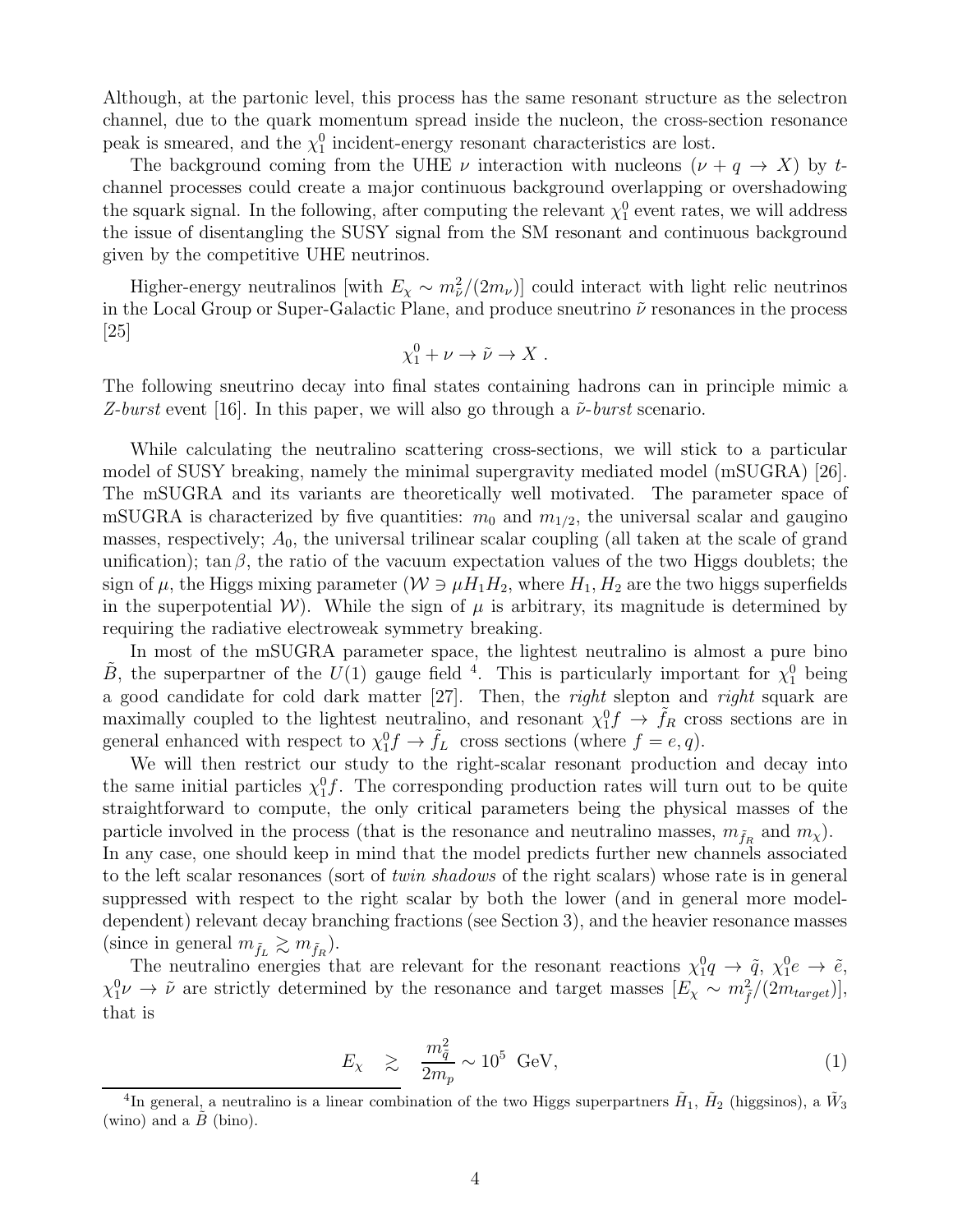$$
E_{\chi} \sim \frac{m_{\tilde{e}}^2}{2m_e} \simeq 10^7 \div 10^9 \text{ GeV}, \tag{2}
$$

$$
E_{\chi} \sim \frac{m_{\tilde{\nu}}^2}{2m_{\nu}} \simeq 10^{14} \text{ GeV},\tag{3}
$$

respectively  $(m_p, m_e, m_\nu)$  being the proton, electron, relic-neutrino masses), where we assumed  $m_{\tilde{q}} > 300 \text{ GeV}, m_{\tilde{e}} \simeq 100 - 1000 \text{ GeV}, m_{\tilde{\nu}} \simeq 200 \text{ GeV}, \text{ and } m_{\nu} \simeq 0.1 \text{ eV}.$ 

The plan of this paper is the following. In Section 2, we discuss our assumptions on the UHE-neutralino spectrum. In Section 3, we present the cross-sections for the UHE-neutralino interaction with electrons and quarks leading to selectron and squark resonances. In Section 4, we present the event rates for the selectron and squark resonant production by UHE  $\chi_1^0$  for a 1-km<sup>3</sup> ice detector, in benchmark mSUGRA scenarios that takes into account cosmological bounds on the neutralino relic density. They will then be compared with the number of events expected to arise from the Glashow resonance  $\bar{\nu}_e e \to W^-$ , and from the  $\nu(\bar{\nu})$ –nucleon interaction via charged- and neutral-current processes, assuming comparable UHE-neutrino and neutralino spectra. In Section 5, we address the issue of disentangling the SUSY events in the detector by looking at their peculiar energy spectrum and fluence for visible decay products. In Section 6, we will discuss a possible  $\tilde{\nu}$ -burst scenario, corresponding to the resonant interaction of UHE  $\chi_1^{0}$ 's with light relic neutrinos in the Local Group or SuperCluster hot dark halos. Finally, in Section 7, we present our conclusions.

### 2 The UHE-neutralino spectrum

In this section, we will discuss our assumptions regarding the neutralino flux in the UHECR. In our study, we are mainly concerned with models of SUSY-driven decays of super-heavy particles. Different studies in the literature show that the final neutralino spectrum is quite dependent on the specific fragmentation model [10, 11, 12]. Here, we will not adopt any specific fragmentation model, but we will follow a more phenomenological approach. We will try to keep our study as model independent as possible by assuming for the neutralino flux a  $-1.5$ spectral index, that should be typical of the fragmentation of heavy objects. The results of a switch to a −2 index are also analyzed, in order to estimate the effects of the expected uncertainty in the predicted spectral index. Regarding the flux normalization, we will be only guided by present and projected experimental limits on UHE neutrino fluxes.

Neutrinos and neutralinos of comparable energies , while interacting with matter, will produce somewhat similar signals in an earth-bound detector. In general, neutralino-interaction rates are expected to be smaller than the neutrino ones. This implies *less stringent* experimental bounds on neutralino fluxes with respect to neutrino fluxes. Although there would be some room for a more abundant incoming UHE-neutralino flux, we will assume, for the sake of simplicity and with a conservative attitude, comparable UHE neutralino and neutrino fluxes, that is  $\phi_{\chi} \sim \phi_{\nu}$ . We will then directly turn present neutrino flux bounds into neutralino flux limits. Concerning the range of energies we are interested in for selectron and squark resonances (i.e.,  $E_\chi \sim (1-10^3)$  PeV), AMANDA gives the most stringent experimental limit on neutrino fluxes for energies lower than 5 PeV [28]. In the higher range, upper bounds on the UHE neutrino flux comes also from AGASA [3], Flys Eye [2], and RICE [29].

In particular, from the study of a possible excess in cascade events and assuming relative flavor abundances  $\nu_e : \nu_\mu : \nu_\tau = 1 : 1 : 1$ , AMANDA sets a limit on the total neutrino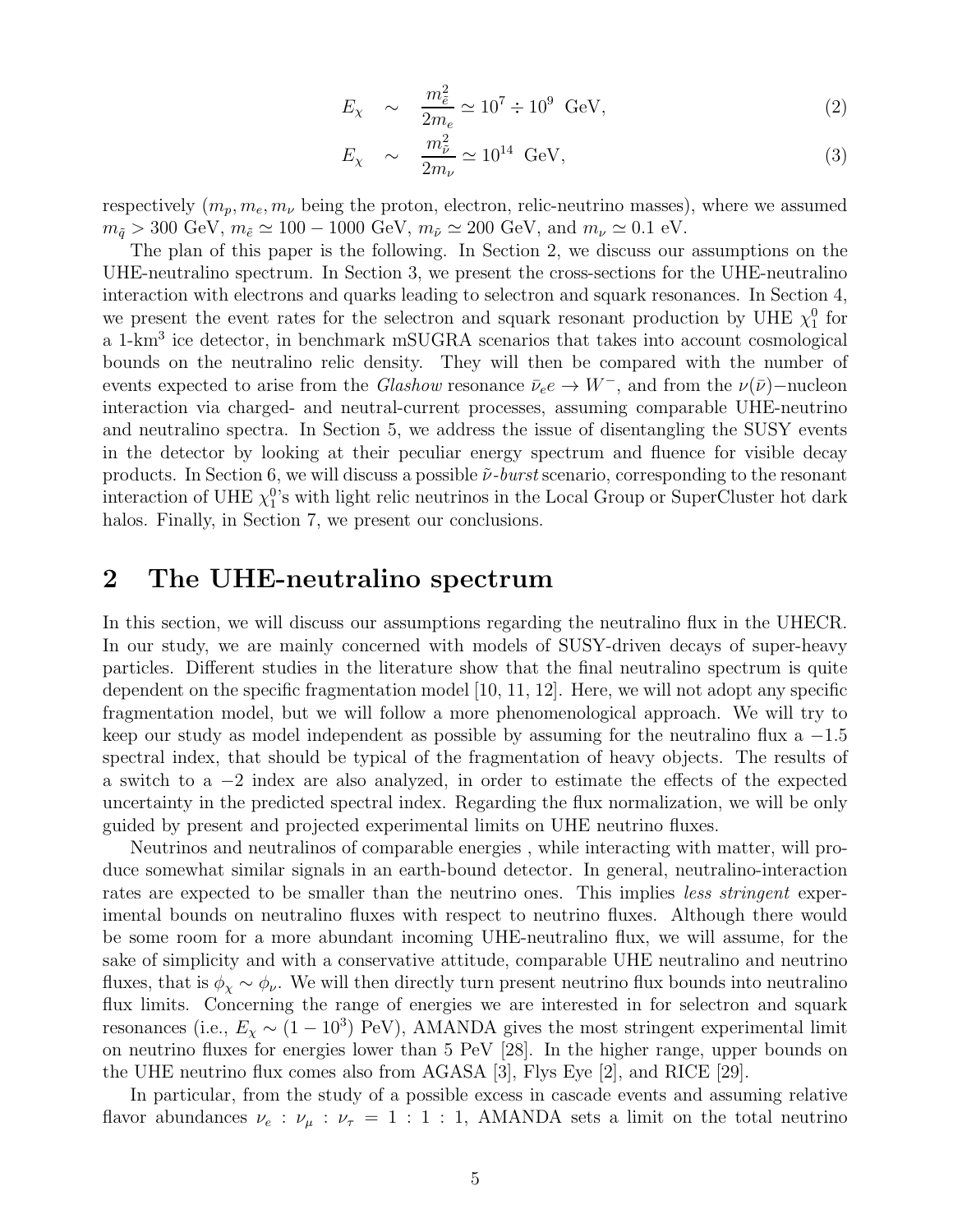flux of  $E_{\nu}^2$   $\frac{dN}{dE_{\nu}}$  $\frac{dN}{dE_\nu} \simeq 8.6 \times 10^{-7} \text{ GeV cm}^{-2} \text{ s}^{-1} \text{ sr}^{-1}$ , for 50 TeV <  $E_\nu$  < 5 PeV, and  $\simeq 1.5 \times$  $10^{-6}$  GeV cm<sup>-2</sup> s<sup>-1</sup> sr<sup>-1</sup>, for 1 PeV k $E_{\nu}$  < 3 EeV [28].

For comparable interaction strength of neutrinos and neutralinos with matter, neutralino fluxes as high as the above limits are allowed, while weaker neutralino interactions allow even larger spectra.

In our study, we will assume that the neutralino flux is comparable with the flux of just one neutrino species, *i.e.*  $\phi_{\chi} \simeq \phi_{\nu_i + \bar{\nu}_i}$  ( $i = e, \mu, \tau$ ). This hypothesis is somehow conservative, since, in models of super-heavy particle decays, one can have scenarios where the neutralino fluxes are even larger than the sum of all the neutrino components in the upper energy range [12].

Regarding the neutralino flux shape (or spectral index), we will model it according to the typical behavior of present predictions for neutralino fluxes arising from the fragmentation of super-heavy objects [10, 11, 12].

Models of UHECR fluxes arising from super-heavy  $X$  particle decays have been mainly motivated by the GZK puzzle. In order to have an appreciable  $X$  decay rate today, one has to tune the X lifetime to be longer (but not too much longer) than the age of the universe, or else store short-lived X-particles in topological vestiges of early universe phase transitions. Then, the estimate of the X lifetime and volume density is very model dependent. Furthermore, the internal mechanisms of the decay and the detailed dynamics of the first secondaries do depend on the exact nature of the particles.

Consequently, no firm prediction on the expected flux of neutralinos can be made. However, if there are no new mass scales between  $M_{\text{SUSY}} \sim 1 \text{ TeV}$  and  $M_X$ , the squark and sleptons behave like their corresponding supersymmetric partners. Then, one can infer the gross features of the X-particle cascade from the known evolution of quarks and leptons.

The upper edge of the neutralino distribution would be then connected to the super-heavy particle mass  $M_X$ . In the analysis of a super-massive object decay in [12], the neutralino spectrum goes down with the energy as  $E^{-1.3}$ , and extends up to about  $E \sim M_X/2$ .

At large energy fractions  $x \equiv 2E/M_X$ , the  $\chi_1^0$  flux tends to be comparable or even larger that the  $\nu$  flux. In particular, for  $x > (0.1 - 0.5)$  (depending on the particular fragmentation treatment [10, 11, 12]) neutralino and neutrino fluxes are in general comparable, while at  $x < 0.1$  neutralinos are depleted with respect to neutrinos. Also, the total energy carried away by the neutralinos can be comparable with that of the neutrinos. In fact, when the initial decay of the X particle is into SUSY particles, the total energy of the decay carried by the neutralinos can be even larger than the neutrino energy (see, e.g., Tables 2.1, 2.2 and 2.3 in the last reference in [12]).

Consequently, the neutralino flux in the energy range relevant for resonant production of selectron and squarks [i.e.  $E_\chi \sim 10^{6-9}$  GeV, see eq. (1),(2)], could be quite depleted when supposing  $M_X \sim 10^{12-16}$  GeV in order to explain the GZK puzzle, implying neutralino energy fractions  $x < 0.001$ .

For instance, assuming  $M_X \simeq 2 \times 10^{12}$  GeV to fit the GZK cosmic rays data (see Fig. 1) in [17]), and using the fragmentation model in [12], one gets neutralino fluxes of the order of  $E^2_\chi \frac{dN}{dE_\gamma}$  $\frac{dN}{dE_\chi} = 10^{-8} \text{ GeV cm}^{-2} \text{ s}^{-1} \text{ sr}^{-1}$  at  $E_\chi \simeq 10^2 \text{ PeV}$  (see Fig. 2 in [17]). This flux would be more than one order of magnitude smaller than the value that can be extrapolated from present experimental upper bounds on neutrino fluxes at lower energies, assuming, as in [17],  $a E^{-1.3}$  spectral behavior.

On the other hand, a lighter X-particle mass in the range  $10^{8-9}$  GeV (as considered for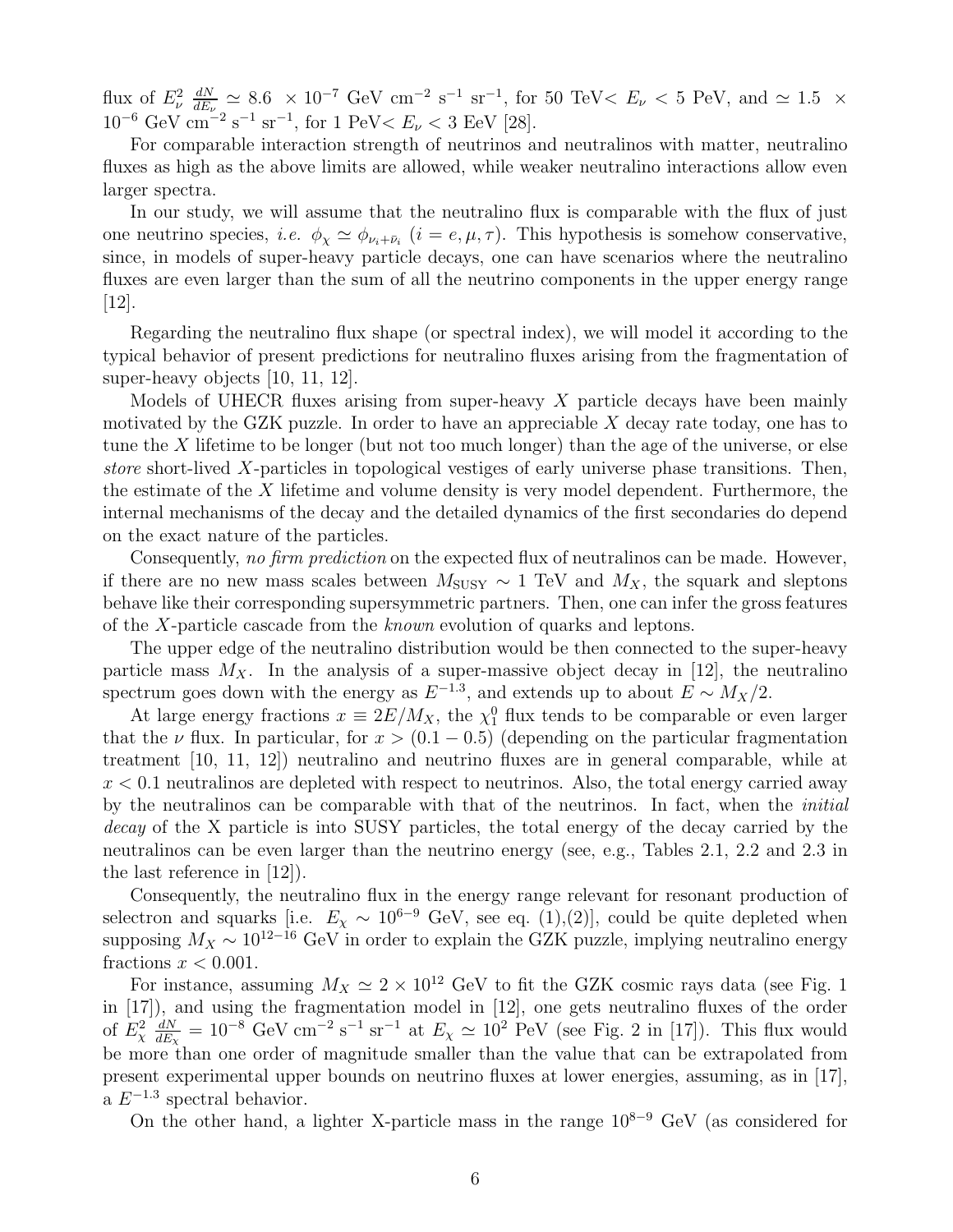instance in [30]) would provide a more appropriate setting for resonant selectron and squark production, enhancing the neutralino flux up to a level close to neutrino fluxes in the  $10^{7-9}$ GeV energy range. A  $M_X$  value in the 10<sup>8−9</sup> GeV ballpark would not be in conflict with any theoretical or experimental consideration, although it would be less interesting in view of a possible explanation of the GZK puzzle.

Anyhow, we stress that at the present stage one could also think of models the can reconcile the 'low' energy range needed for resonant selectron and squark scattering with the 'large'  $M_X$ value fitting the GZK energy range. For instance, assuming for the heavy  $X$  object a lifetime shorter than the one of the Universe, one would presently expect a tail of redshifted secondaries. If the X decay occurs smoothly at redshift  $10^3 \gtrsim z \gtrsim 1$ , then the peak X decays at largest redshift ( $z \sim 10^3$ ) even in the case  $M_X \sim 10^{12}$  GeV would eject its neutralino component at a lower energy of the order  $E_\chi \simeq M_X/[2(1+z)] \simeq 10^9$  GeV today.

All the previous considerations converge in our choice of a "reference" neutralino flux given by a fragmentation-like power law with spectral index  $-1.5$ , and normalization well compatible with the AMANDA bounds :

$$
E_{\chi}^{2} \frac{dN}{dE_{\chi}} = 10^{-7} \text{ GeV cm}^{-2} \text{ s}^{-1} \text{ sr}^{-1} \left[ \frac{E_{\chi}}{10^{7} \text{ GeV}} \right]^{0.5} . \tag{4}
$$

Although one could easily build up models matching the above "reference" normalization, in the following analysis it will be straightforward to rescale our results on expected event numbers according to a possible more conservative (smaller) normalization factor in eq. (4).

In order to assess the effect of the uncertainty in the spectral index arising from differences in modeling the super-heavy object fragmentation, we also considered, for comparison, a Fermilike neutralino flux with spectral index  $-2$ :

$$
E_{\chi}^{2} \frac{dN}{dE_{\chi}} = 10^{-7} \text{ GeV cm}^{-2} \text{ s}^{-1} \text{ sr}^{-1}, \qquad (5)
$$

whose normalization is also compatible with experimental neutrino limits. We than compared event numbers relative to eqs. (4) and (5).

Summarizing this section, the details of UHE neutrinos and neutralinos fluxes are quite model dependent, and we are in a very preliminary understanding of their possible spectra. Hence, we decided to use two phenomenological assumptions for the UHE neutralino spectrum differing by the spectral index, and reflecting possible differences in modeling the fragmentation of a super-heavy object. In both cases, the flux normalization has been fixed on the basis of present UHE neutrino experimental bounds. This hypothesis could be quite conservative, since the lower neutralino-nucleon cross section  $(\sigma_{\chi N} \lesssim \frac{1}{10} \sigma_{\nu N}$ , see Section 4) would make any possible astrophysical source of UHE neutrinos and neutralinos more transparent to (and hence more efficient in producing) the  $\chi_1^0$  component.

Assuming a different normalization in eqs. (4) and (5) will simply imply the rescaling of the event numbers obtained in our final analysis.

## 3 Resonant cross sections for UHE neutralino interactions with matter

UHE neutralinos with proper energy will interact with the electrons and quarks inside the detector, and produce selectron or squark resonances via  $\chi_1^0 + (e^-, q) \to (\tilde{e}, \tilde{q}) \to X$  (see the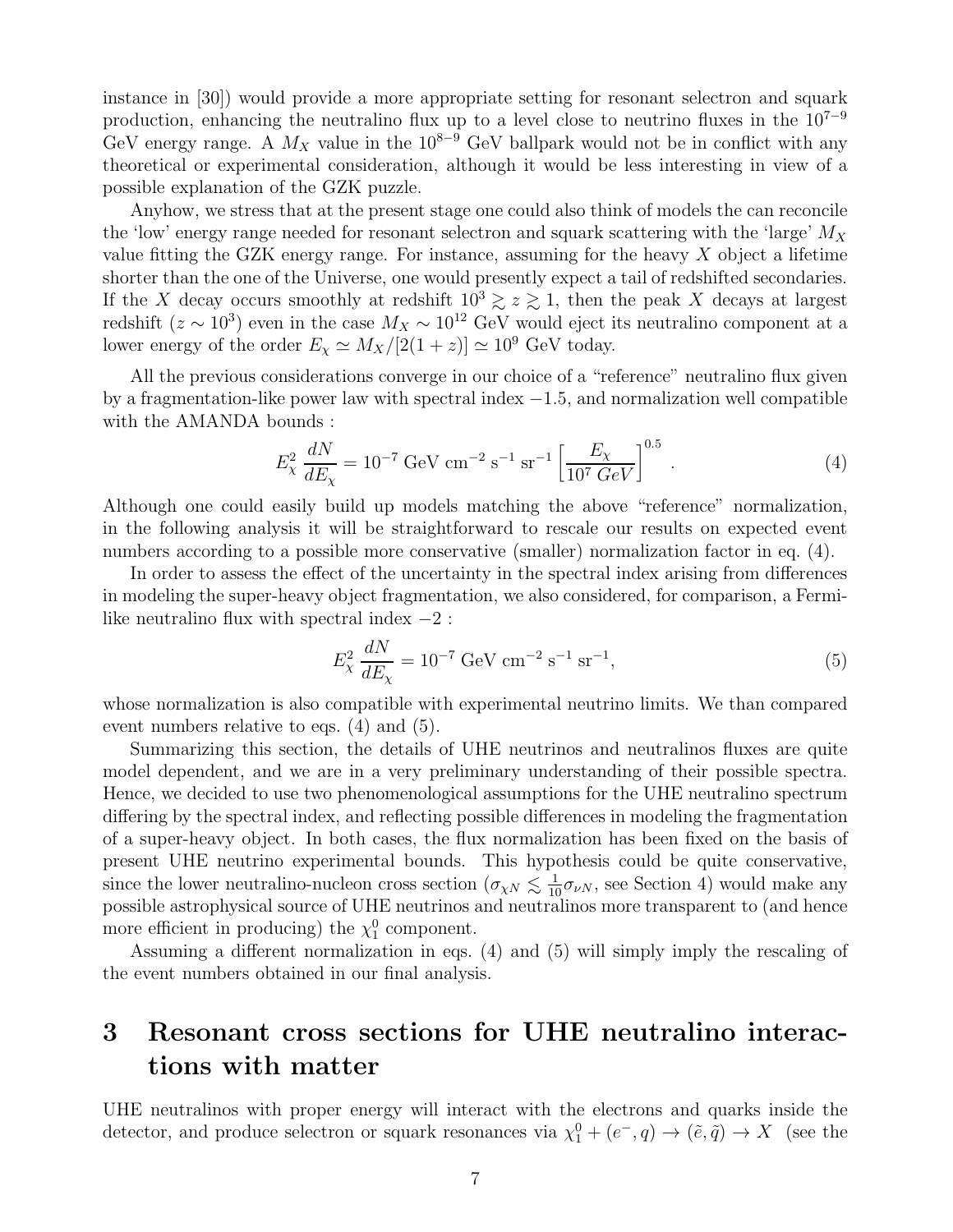

Figure 1: Feynman diagram of the process  $\chi_1^0 + f \to \tilde{f} \to X$ , where f can be an electron, a quark or a neutrino.

Feynman diagram in Fig. 1, where f is either a lepton or a quark). The symbol X stands for a given *visible* final state arising from the  $f$  decay.

Near the resonance, the cross-section  $\sigma$  of the process can be written in terms of the particle masses and the  $f\chi_1^0$  center-of-mass (c.m.) energy s in the Breit-Wigner approximation

$$
\sigma(s) = 2\pi \frac{1}{|\mathbf{k}|^2} \frac{s \Gamma_f^2}{(s - m_{\tilde{f}}^2) + m_{\tilde{f}}^2 \Gamma_{\tilde{f}}^2} B(\tilde{f} \to f \chi_1^0) B(\tilde{f} \to X) . \tag{6}
$$

In the equation above,  $m_{\tilde{f}}$  is the slepton/squark mass,  $\Gamma_{\tilde{f}}$  is its total decay width, and  $B(\tilde{f} \to$  $f \chi_1^0$ ,  $B(\tilde{f} \to X)$  are their decay branching fractions  $[B(\tilde{f} \to \ldots) \equiv \Gamma(\tilde{f} \to \ldots)/\Gamma_{\tilde{f}}]$  into the final states f  $\chi_1^0$  and X, respectively. The modulus of the c.m. 3-momentum of the initial particles k can be expressed as

$$
|\mathbf{k}| = \frac{m_{\tilde{f}}^2 - m_{\chi}^2}{2m_{\tilde{f}}}
$$
 (7)

where  $m_{\chi}$  is the neutralino mass. Then, the c.m. energy s is related to the incident neutralino energy  $E_{\chi}$  in the laboratory by

$$
s = m_{\chi}^2 + 2m_f E_{\chi},\tag{8}
$$

where  $m_f$  is the target mass. At the resonance  $(s \sim m_{\tilde{f}}^2)$ , the neutralino energy is then

$$
E_{\chi}^{peak} \simeq \frac{m_{\tilde{f}}^2 - m_{\chi}^2}{2m_f},\tag{9}
$$

which sets the neutralino energy scales relevant to our study: PeVs-EeVs for squarks and selectrons, and hundreds of ZeVs for sneutrino bursts.

The peak cross section  $\sigma^{peak} \equiv \sigma(s = m_{\tilde{f}}^2)$  can be obtained from eq. (6) in a straightforward way :

$$
\sigma^{peak} = \frac{8 \pi}{m_{\tilde{f}}^2} \left(\frac{m_{\tilde{f}}^2}{m_{\tilde{f}}^2 - m_{\chi}^2}\right)^2 B(\tilde{f} \to f \chi_1^0) B(\tilde{f} \to X).
$$
 (10)

In the final event-rate estimate, a crucial quantity will be given by the product  $\sigma_{peak} \Gamma_{\tilde{f}}$ , the resonance peak cross section times its total decay width (the latter setting the actual energy width of the resonance curve), that in general will depend on all the 5 mSUGRA parameters.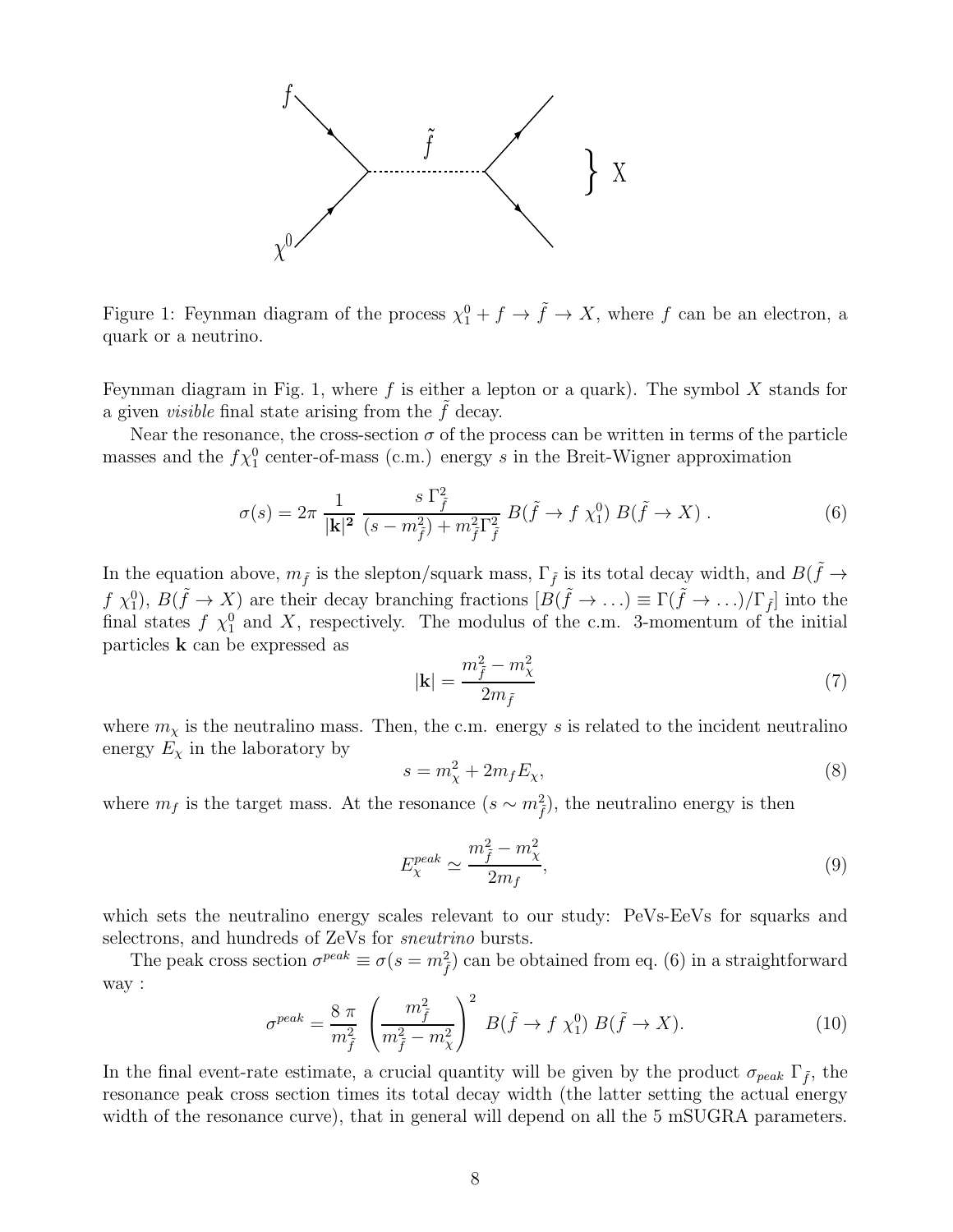In this analysis, we will concentrate on some important scenarios where a relatively small parameter dependence is left in the cross sections, apart from the leading  $m_{\tilde{f}}$  and  $m_{\chi}$  mass dependence. In particular, in these (quite general) scenarios, there will be little parameter dependence in the  $\tilde{f}$  decay branching fractions into both the initial  $f\chi_1^0$  and final X states, these branching fractions being the crucial parameters entering  $\sigma_{peak}$ . These conditions most naturally realize in processes where the resonance is maximally coupled to the initial  $f\chi_1^0$  state [that is  $B(\tilde{f} \to f \chi_1^0) \simeq 1$ ], and, at the same time, one considers as decay products just the same initial  $f\chi_1^0$  particles, in the process

$$
\chi_1^0 + f \to \tilde{f} \to \chi_1^0 + f \tag{11}
$$

Then, the corresponding peak cross section becomes

$$
\sigma^{peak} \to \frac{8 \pi}{m_{\tilde{f}}^2} \left(\frac{m_{\tilde{f}}^2}{m_{\tilde{f}}^2 - m_{\chi}^2}\right)^2 \,. \tag{12}
$$

In the same scheme, also the parameter dependence of the total width  $\Gamma_{\tilde{f}}$  will be mainly restricted to phase-space mass effects.

A natural framework were to implement the above picture is given by the right selectron and right squark resonances in mSUGRA. In mSUGRA, the right selectron  $\tilde{e}_R$  is in general one of the lightest superpartner, and the lightest neutralino is mainly a bino  $B$ . For conserved R parity, the dominant  $\tilde{e}_R$  decay channel is  $\tilde{e}_R \to e \chi_1^0$ , with a corresponding branching fraction of almost 100 %. On the other hand, the left selectron  $\tilde{e}_L$  is usually more coupled to the second lightest neutralino  $\chi_2^0$  and to the lightest chargino  $\chi_1^+$ . Hence, when allowed by phase-space, the decays  $\tilde{e}_L \to \chi_2^0 \tilde{e}$  and  $\tilde{e}_L \to \chi_1^+ e$  tend to be dominant. Therefore,  $B(\tilde{e}_L \to e \chi_1^0)$  is in general not very large, and depletes the peak  $e \chi_1^0 \to \tilde{e}_L \to X$  cross section.

On the other hand, for the right selectron, according to eq. (10), the peak cross-section is maximized when looking to at a  $\chi_1^0 e$  final state in the channel

$$
\chi_1^0 + e \to \tilde{e}_R \to \chi_1^0 + e \,, \tag{13}
$$

being  $m_{\tilde{e}_R}$  and  $m_\chi$  the only relevant parameters that govern the cross section, as from eq. (12).

Then, the dominant signature of the resonant interaction of a neutralino with an electron in the detector will be an energetic electron carrying away a fair fraction of the initial neutralino resonant energy. The  $\tilde{e}_R$  signature will be totally characterized by an electromagnetic showering, while the Glashow W resonance will be mostly proceeding through hadronic channels.

For the *squark* sector, that is relevant in the neutralino interactions with the nuclei of the detector, a similar discussion holds regarding the branching fractions of the right and left squarks into  $q\chi_1^0$  [in particular, one has  $B(\tilde{q}_R \to q \chi_1^0) \sim 1$ ,  $B(\tilde{q}_L \to q \chi_1^{\pm}) \sim 2/3$ , and  $B(\tilde{q}_L \to q \chi_2^0) \sim 1/3$ , unless the gluino is lighter than the squark. In the latter case, the strong interacting decay  $\tilde{q}_{R,L} \rightarrow q\tilde{g}$  is by far dominant, and the effective squark coupling to the initial  $q\tilde{\chi}_1^0$  is suppressed [due to the small branching fraction  $B(\tilde{q} \to q \chi_1^0) \sim \Gamma(\tilde{q} \to q \chi_1^0)/\Gamma(\tilde{q} \to q \tilde{g})$ ]. However, (as noted above)  $\sigma_{peak}$  is not the only relevant quantity for event rates, since it enters the latter through the product  $\sigma_{peak}\Gamma_{\tilde{q}_R}$  that also involves the total squark width. With the onset of the gluino decay channel, the decrease of  $B(\tilde{q}_R \to q \chi_1^0)$  in eq. (10) is compensated by the corresponding increase in the total width  $\Gamma_{\tilde{q}_R}$ . Hence, when including the gluino decay  $q_R \to q\tilde{g}$  into the *visible* final states of the process [hence keeping  $B(q_R \to X) \sim 1$ ] the final event rate will be the same as in the case of the lighter-than-gluino squark.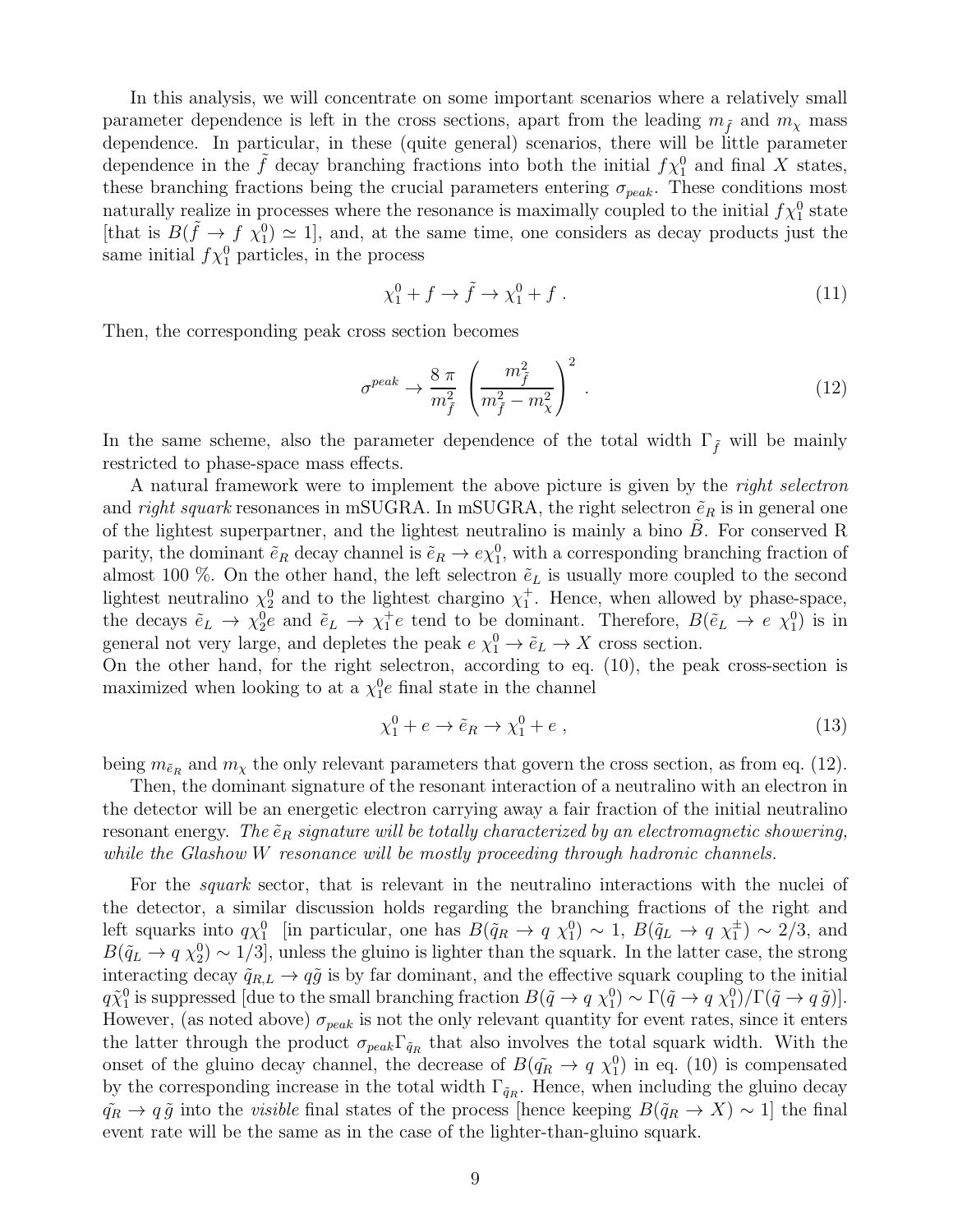In the following we will concentrate on the resonant production of up and down right squarks,  $\tilde{u}_R$  and  $d_R$ , in the processes

$$
\chi_1^0 + u, d \to \tilde{u}_R, \tilde{d}_R \to \chi_1^0 + u, d \,, \tag{14}
$$

assuming  $B(\tilde{u}_R, \tilde{d}_R \to \chi_1^0 + u, d) \simeq 1$ . The dominant signature in the detector will then be given by a strongly interacting particle initiated shower, carrying some relevant fraction of the initial  $\chi_1^0$  energy.

## 4 Expected event rate at IceCube in mSUGRA benchmark scenarios

In mSUGRA with conserved R parity, the lightest neutralino is stable and provides an ideal candidate for explaining the origin of the cold dark matter (CDM). Taking into account the constraints on the CDM density obtained by combining the precise measurement of the cosmic microwave background by the WMAP experiment [31] and other cosmological data (that give  $0.094 \leq \Omega_{CDM} h^2 \leq 0.129$  at 2- $\sigma$  level), one should then require that the relic density of the lightest neutralino from primordial universe be compatible with  $\Omega_{CDM}h^2$ . In particular, requiring that most of the CDM is made up of lightest neutralinos restricts quite a lot the allowed region of the mSUGRA  $(m_0, m_{1/2})$  parameter plane (see, e.g., [32], and references therein).

In [33], a set of 13 mSUGRA benchmark scenarios (characterized by a given set of values for the mSUGRA parameters  $m_0$ ,  $m_{1/2}$ ,  $A_0$ , at the GUT scale, and by the values of tan  $\beta$  and  $sign \mu$ ) have been chosen, respecting the following experimental constraints: non-observation of SUSY partners at colliders (especially at LEP) [22, 23, 34]; bounds on deviation from the SM  $b \to s\gamma$  decay rate; agreement of the lightest-neutralino relic density with  $0.094 \leq \Omega_{CDM} h^2 \leq$ 0.129.

Of the 13 benchmark points in [33], 5 points  $(B', C', G', I', L')$  are in the 'bulk' region (i.e. at moderate  $m_0, m_{1/2}$  values), 4 points  $(A', D', H', J')$  are along the co-annihilation 'tail' (at moderate  $m_0$  and larger  $m_{1/2}$ , where the neutralino-stau co-annihilation channel considerably affects the neutralino relic density), 2 points  $(K, M')$  are along rapid-annihilation 'funnel' (where both  $m_0$  and  $m_{1/2}$  can grow large with large tan  $\beta$ ), and 2 points (E', F') are in the 'focus-point' region, at very large  $m_0$ .

In the present analysis, the two crucial parameters ruling the signal rates are the resonance scalar mass  $m_{\tilde{f}}$  and the splitting in the square of the scalar and neutralino masses,  $m_{\tilde{f}}^2 - m_{\chi}^2$ . Then, we found that scenarios like K', M' ('funnel') and E', F' ('focus points'), where the scalar mass parameter is quite large  $(m_0 \geq 1 \text{ TeV} \Rightarrow m_{\tilde{f}} > 1 \text{ TeV})$ , give rise to drastically reduced signals (less than 0.01 events/year in Icecube, see below). On the other hand, for such large scalar masses, *t*-channel diagrams in the  $\chi_1^0 f$  scattering can become dominant over the resonant s-channel, in case neutralino has a non-negligible higgsino component (cf. 'focuspoint' scenarios). Then, the approximation of restricting the cross section evaluation to the resonant channel (on which the present analysis in based) could fail. Hence, in our study, we will consider only the 'bulk' and co-annihilation benchmarks, leaving the analysis of the 'funnel' and 'focus-point' scenarios to a more complete treatment.

The 9 benchmark points we include in our analysis are reported in Table 1. They correspond either to the 'bulk' region (B, C, G, I, L) or to the co-annihilation region (A, D, H, J). In all scenarios,  $A_0 = 0$ .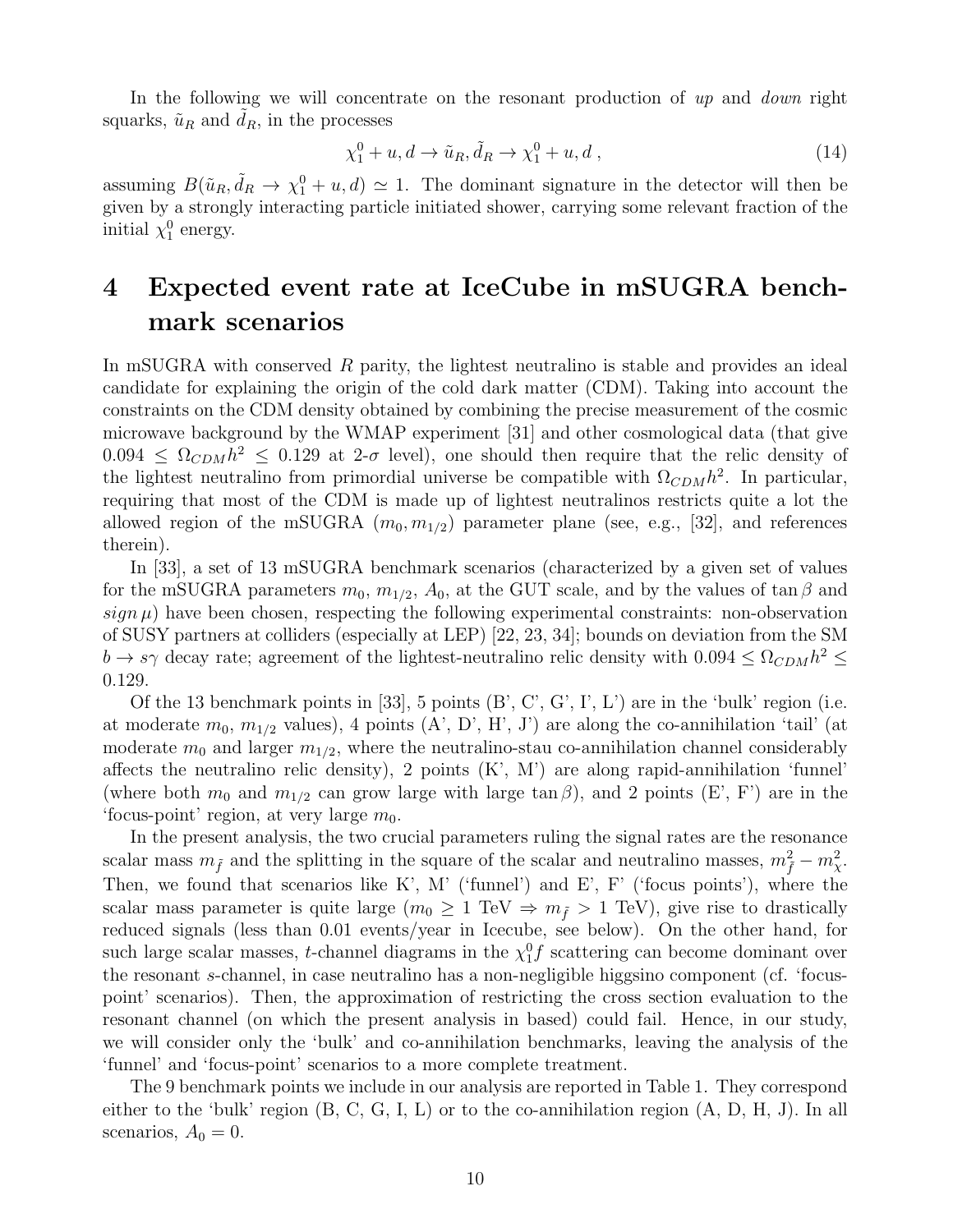| Model                                                | А     | Β     | С       | D        | G      | Η     |         |       | L         |
|------------------------------------------------------|-------|-------|---------|----------|--------|-------|---------|-------|-----------|
| $m_{1/2}$ (GeV)                                      | 600   | 280   | 400     | 525      | 375    | 935   | 350     | 750   | 450       |
| $m_0$ (GeV)                                          | 107   | 57    | 77      | 101      | 110    | 233   | 180     | 298   | 303       |
| $\tan \beta$                                         | 5     | 10    | 10      | 10       | 20     | 20    | 35      | 35    | 47        |
| $sign(\mu)$                                          | $^+$  | $^+$  | $^+$    |          | $^{+}$ | $^+$  | $^+$    | $^+$  | $\, + \,$ |
| $\Omega h^2$                                         | 0.128 | 0.123 | 0.122   | 0.116    | 0.110  | 0.123 | 0.117   | 0.119 | 0.113     |
| $m_{\chi}$ (GeV)                                     | 243   | 107   | 158     | 212      | 148    | 388   | 138     | 309   | 181       |
| $m_{\tilde{e}_R}$ (GeV)                              | 254   | 128   | 175     | 226      | 184    | 423   | 227     | 412   | 349       |
| $\Gamma_{\tilde{e}_R}$ (MeV)                         | 9.13  | 57.2  | 29.7    | 16.3     | 103    | 53.4  | 448     | 396   | 931       |
| $\sigma^{peak}_{\tilde{e}_{R}}$<br>$(\mu b)$         | 21.1  | 6.58  | 9.34    | 13.3     | 2.57   | 2.17  | 0.477   | 0.301 | 0.150     |
| $\mathcal{N}_{\tilde{e}_R}$                          | 28    | 32    | 26      | 23       | 8.5    | 2.3   | 1.9     | 0.55  | 0.42      |
| $yr^{-1}$<br>km                                      | 37    | 45    | 34      | 30       | 7.7    | 1.4   | $1.1\,$ | 0.20  | 0.14      |
| (GeV)<br>$m_{\tilde{q}_R}$                           | 1194  | 596   | 825     | $1057\,$ | 781    | 1798  | 748     | 1487  | 961       |
| $\langle \rm{GeV} \rangle$<br>$\Gamma_{\tilde{q}_R}$ | 2.45  | 1.23  | 1.70    | 2.17     | 1.61   | 3.65  | 1.55    | 3.04  | 1.99      |
| $\sigma^{peak}_{\tilde{q}_{\underline{R}}}$<br>(nb)  | 7.43  | 28.6  | 15.3    | 9.46     | 17.1   | 3.32  | 18.5    | 4.81  | 11.3      |
| $\mathcal{N}_{\tilde{q}_R}$                          | 0.35  | 3.0   | $1.1\,$ | 0.52     | 1.3    | 0.08  | 1.5     | 0.17  | 0.70      |
| $\mathrm{km}^{-3}$<br>$yr^{-1}$                      | 0.22  | 2.6   | 0.89    | 0.36     | 1.1    | 0.04  | 1.2     | 0.09  | 0.51      |

Table 1: Definition of different mSUGRA scenarios and corresponding event-number expectations  $\mathcal{N}_{\tilde{e}_R,\tilde{q}_R}$ , for resonant neutralino scattering in ice. In all scenarios, we assume  $A_0 = 0$ . The resonance decay widths and peak cross sections for the right selectron and right squark are also shown. The upper of the two entries in the  $\mathcal{N}_{\tilde{e}_R,\tilde{q}_R}$  raws corresponds to the event number calculated by the neutralino flux in eq. (4) ( $\beta_0 = 1.5$ ), while the lower entry refers to eq. (5)  $(\beta_0 = 2)$ . When computing the squark event rates, an incident neutralino energy threshold of 1 PeV is assumed. The relic DM density  $\Omega h^2$  corresponding to each scenario is also shown.

Starting from the values of  $m_0$ ,  $m_{1/2}$ ,  $A_0$  at the GUT scale, and tan  $\beta$ ,  $sign \mu$ , all the physical masses and couplings of the spectrum of SUSY partners can be calculated at the electroweak scale by solving a set of renormalization group equations. There are many public spectrum calculators doing this task, including second-order radiative corrections (see, i.e., [35]). The differences in the corresponding results is considered a good estimate of the present theoretical uncertainty in the computation of SUSY spectra.

Then, the high precision of the WMAP  $\Omega_{CDM}h^2$  determination (that slimmed considerably the allowed mSUGRA parameter regions) gives rise, through the prediction of the neutralino relic density versus mSUGRA parameters, to some sensitivity of the allowed mSUGRA regions to the choice of the spectrum calculator in the analysis. The differences in results is considered a good estimate of the present theoretical uncertainty of this kind of analysis.

The impact of the sensitivity to the details of the mSUGRA spectrum has been analyzed in [35] through the code micrOMEGAs 1.3 [36] that can evaluate the neutralino relic density assuming different codes for the mSUGRA spectrum. One finds that mass differences of about 1% in the mSUGRA spectrum can imply sometimes a 10% variation (and even larger for high  $\tan \beta$  and  $m_0$ ) in the corresponding neutralino relic density.

The above discussion motivates the choice of our benchmark points in Table 1. In our analysis, we used Isajet 7.71 [37] to compute the mSUGRA spectrum<sup>5</sup>, and micrOMEGAs 1.3 to compute the corresponding neutralino relic density (as implemented in the last reference in

<sup>&</sup>lt;sup>5</sup>In Isajet7.71, we set  $m_b(m_b)^{\bar{MS}} = 4.214 \text{ GeV}, \ \alpha_s(M_Z)^{\bar{MS}} = 0.1172$  and the top pole mass at  $m_t = 175$ GeV.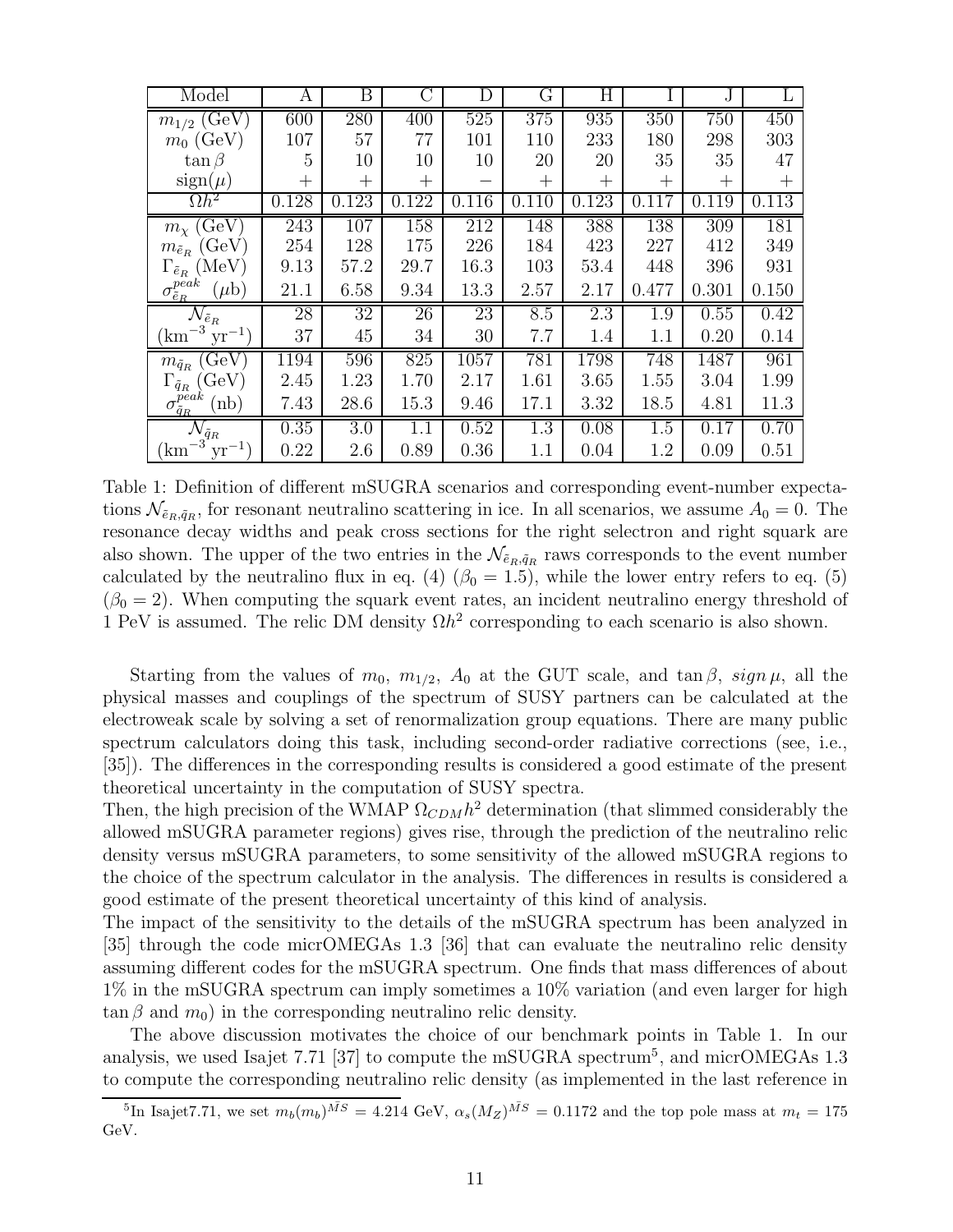

Figure 2: Cross sections (in nb) for the resonant right-selectron/right-squark production by UHE neutralino scattering on electrons/nucleons, in the four mSUGRA scenarios B, G, I, L defined in Table 1. For comparison, the dashed lines show the scattering cross sections of UHE anti-neutrinos on electrons (when marked by  $W$ ) and nucleons (when marked by  $\nu N$ ).

[35]). The small differences in the definition of our benchmarks A, B, C, . . . in Table 1 with respect to the corresponding post-WMAP benchmarks  $A', B', C', \ldots$  defined in Table 2 of [33] (which are based on ISASUGRA 7.67) are due to the small adjustments in the choice of  $m_{1/2}$ and  $m_0$  needed to pass both the relic-density and LEP constraints by assuming a different code.

In Table 1, one can read the neutralino relic density,  $\Omega h^2$ , corresponding to each scenario, that is well compatible with the assumption that the lightest neutralino be the main CDM component. For each benchmark, we show the lightest-neutralino, right-selectron and rightsquark masses (masses for squark of different flavors  $u, d, s, c$  are assumed to be degenerate and equal to  $m_{\tilde{q}_R}$ ). In all scenarios, one finds  $m_{\tilde{e}_R} < 0.5$  TeV, and  $m_{\tilde{q}_R} < m_{\tilde{g}}$ , so that  $B(\tilde{q}_R \to q \chi_1^0) \sim 1$ . Total right-selectron and right-squark widths,  $\Gamma_{\tilde{e}_R}$  and  $\Gamma_{\tilde{q}_R}$  are also shown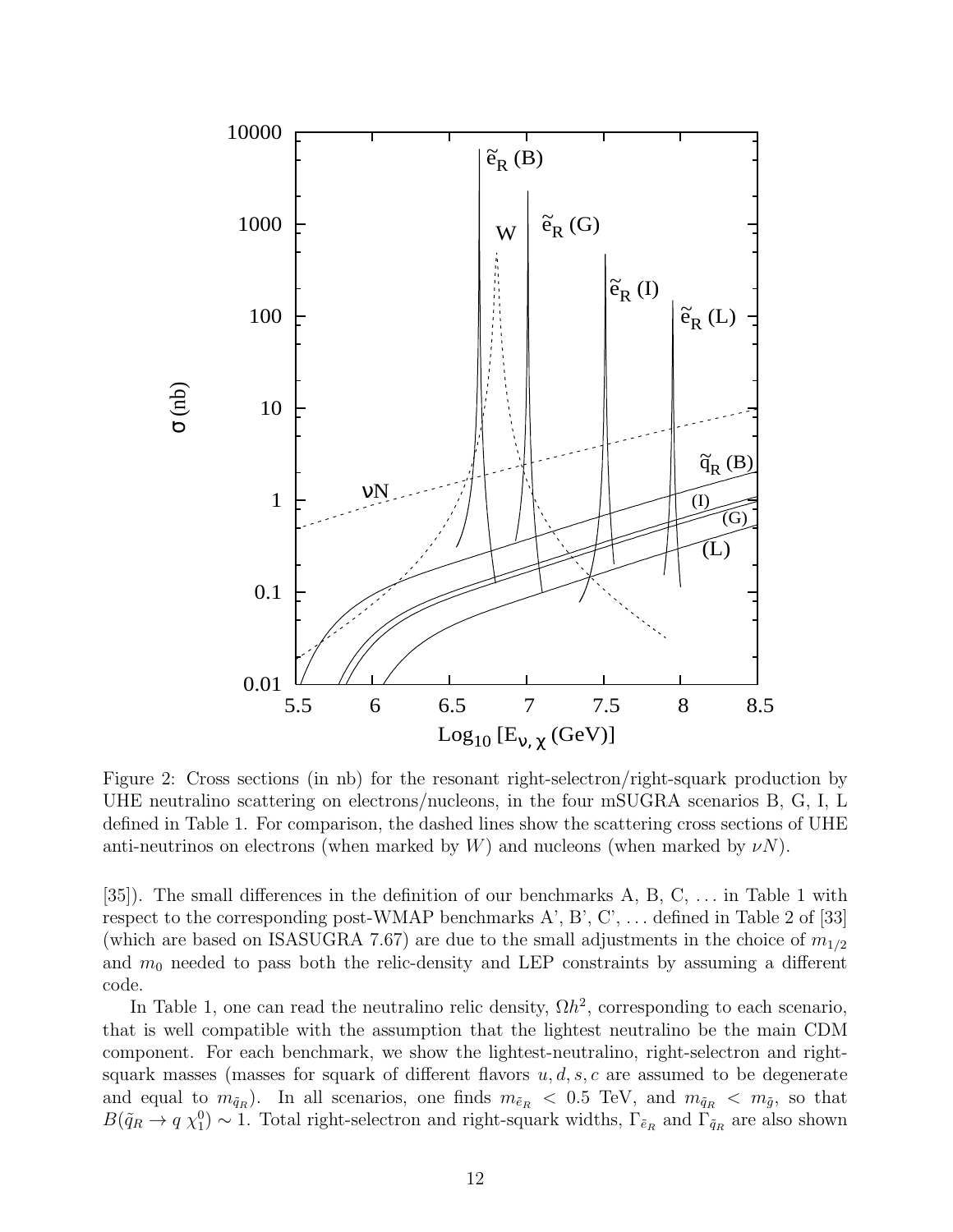in Table 1, along with the respective peak cross sections,  $\sigma_{\tilde{e}_R}^{peak}$  and  $\sigma_{\tilde{q}_R}^{peak}$ , as defined in eq. (10) with  $B(\tilde{f} \to X) \simeq B(\tilde{f} \to f \chi_1^0)$ .

In Fig. 2, we show (for the B, G, I, L scenarios) the cross sections for the resonant production of a right selectron and a right squark from the UHE neutralinos scattering on electrons and nucleons, respectively, versus the incident neutralino energy.

For comparison, we also present the resonant neutrino cross section for  $\bar{\nu}_e e^- \to W^- \to all$ , and the (non-resonant) neutrino-nucleon cross section. Indeed, a Breit-Wigner W peak cross section is expected at the incident neutrino energy  $(E_{\nu})$ 

$$
E_{\nu}^{peak} = \frac{M_W^2 - m_{\nu}^2}{2m_e} \simeq \frac{M_W^2}{2m_e} \sim 6.3 \times 10^6 \text{ GeV}, \qquad (15)
$$

although present observation of UHE energy neutrino events does not reach such energies yet.

Cross sections for the resonant squark production do not show the Breit-Wigner structure. Because of the continuous quark momentum distribution inside a nucleon  $N$ , any value of the incident neutralino energy larger than a threshold  $(E_{\chi} > \frac{m_{\tilde{q}}^2 - m_{\chi}^2}{2m_N})$ , where  $m_N$  is the nucleon mass) can produce a squark at resonance. In this case, the cross section evaluation involves a convolution of the partonic cross section in eq. (6) (with  $f \equiv u, d$  and sea quarks) with a parton distribution function  $f_q(x, Q^2)$ , where x is the momentum fraction of the proton carried by the parton, and Q is the energy scale at which we evaluate this distribution. In our computation, we used the CTEQ4L set of structure functions in [38].

The  $\tilde{u}_R$  and  $d_R$  decay widths are small compared to their masses, and one can substitute the Breit-Wigner propagator in the partonic cross section by a  $\delta$ -function. Then, the squarkresonance cross section in the  $\chi_1^0$ -nucleon scattering becomes:

$$
\sigma_{\tilde{q}_R}(E_\chi) = \pi \sum_q \frac{\sigma_{\tilde{q}_R}^{peak} \Gamma_{\tilde{q}_R}}{m_{\tilde{q}_R}} x_q f_q(x_q, m_{\tilde{q}_R}^2)
$$
(16)

where,  $x_q = m_{\tilde{q}_R}^2/(m_{\chi_1^0}^2 + 2 E_\chi m_N)$ . The summation in eq. (16) is over the u- and d-type quarks (thus including also s and c quarks) in an isoscalar target. In our scenarios, one has  $m_{\tilde{u}_R} \simeq m_{\tilde{d}_R} \simeq m_{\tilde{c}_R} \simeq m_{\tilde{s}_R}$  and  $\Gamma_{\tilde{u}_R} \simeq 4 \Gamma_{\tilde{d}_R} \simeq 4 \Gamma_{\tilde{s}_R}$ .

The actual event rates  $\mathcal{N}_{\tilde{f}}$  can be calculated from the cross section by convoluting it with the appropriate neutralino flux, and multiplying the result by the number of the target electrons/nucleons  $\mathcal{N}_T$  in a given detector volume, and by the exposure time  $\Delta t$ , as follows

$$
\mathcal{N}_{\tilde{f}} = \mathcal{N}_T \ \Delta t \ \int \sigma_{\tilde{f}}(E_\chi) \ \frac{dN}{dE_\chi} \ dE_\chi \ . \tag{17}
$$

For selectrons and squarks  $\sigma_{\tilde{f}}(E_\chi)$  will be given by eq. (6) and eq. (16), respectively. We assumed the two different neutralino fluxes in eq. (4) and eq. (5).  $\mathcal{N}_T$  is given by the product of the detector mass (in g units) and Avogadro number  $(N_A)$  for nucleons (times 11/18 for electrons).

The selectron width being small compared to its mass (see Table 1), we approximated the Breit-Wigner propagator in eq.  $(6)$  by a  $\delta$ -function. The corresponding expected event number is then

$$
\mathcal{N}_{\tilde{e}_R} = \alpha_{\tilde{e}_R} \sigma_{\tilde{e}_R}^{peak} \Gamma_{\tilde{e}_R} \left(\frac{m_{\tilde{e}_R}}{2 m_e}\right) \left(E_{\chi}^{peak}\right)^{-\beta_0} ,\qquad (18)
$$

where the factor  $\alpha_{\tilde{e}_R}$  (depending on the mass of the detector, exposure time and nature of the neutralino flux) includes the product of  $\Delta t$ ,  $\mathcal{N}_T$ , and the normalization of the fluxes defined in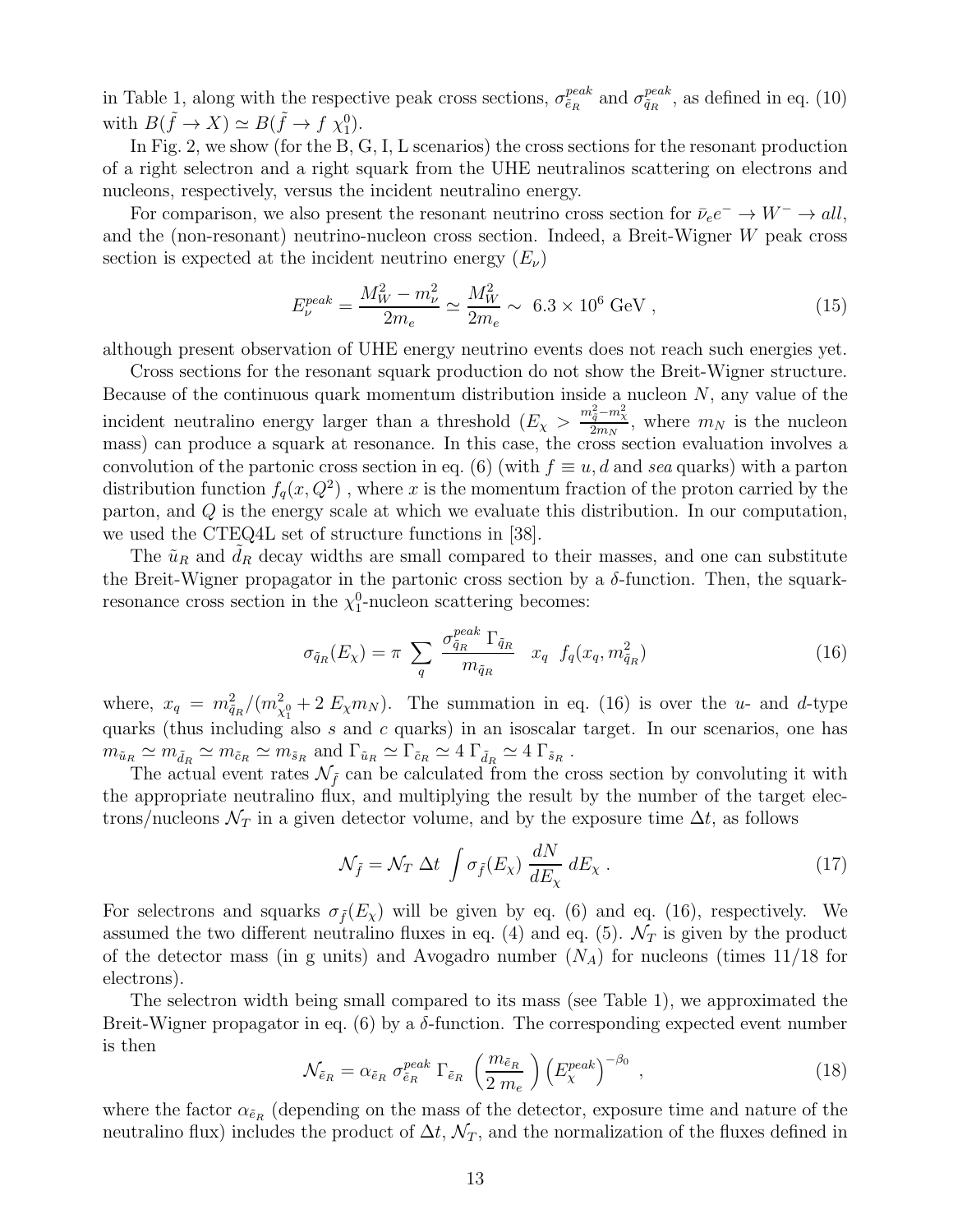eq. (4) and eq. (5). The exponent  $\beta_0$  sets the shape of the neutralino flux, and is equal to 1.5 and 2, respectively, for the two cases, while  $E_{\chi}^{peak}$ , expressed in GeV, is given by eq. (9) where  $f \rightarrow e$ .

For an ice detector of 1 km<sup>3</sup> and one year of exposure, one has  $\alpha_{\tilde{e}_R} = 7.24 \times 10^3$  [2.29  $\times 10^7$ ] nb<sup>-1</sup> GeV<sup> $\beta$ <sub>0</sub>-1</sup> for the flux in eq. (4) [eq. (5)]. The large difference in the  $\alpha$  factors is an artifact due to the exponent  $\beta_0$  in the formula above.

| Number of events from UHE $\nu$ , $\bar{\nu}$ interaction |    |                                                                                                          |  |  |  |  |
|-----------------------------------------------------------|----|----------------------------------------------------------------------------------------------------------|--|--|--|--|
|                                                           |    | $\overline{W^-} \to e \bar{\nu}_e \mid W^- \to \text{hadrons} \mid \sum_i (\nu_i + \bar{\nu}_i)_{CC+NC}$ |  |  |  |  |
|                                                           |    | .55                                                                                                      |  |  |  |  |
| 2.5                                                       | 15 | 56                                                                                                       |  |  |  |  |

Table 2: Number of events from UHE neutrino/antineutrino CC and NC interaction in IceCube per year. In each entry, the upper number refers to the flux in eq. (4) ( $\beta_0 = 1.5$ ) for the  $\nu_i + \bar{\nu}_i$ spectrum, while the lower number assumes the flux in eq. (5) ( $\beta_0 = 2$ ). An incident-neutrino energy threshold of 1 PeV is used.

For the  $\tilde{q}_R$ -resonances, due to the energy distribution of the partons in a nucleon, the number of events will get contributions from a continuous range of incident neutralino energies

$$
\mathcal{N}_{\tilde{q}_R} = \alpha_{\tilde{q}} \int_{E_{\chi}^{min}} \sigma_{\tilde{q}_R}(E_\chi) E_\chi^{-\beta_0} dE_\chi , \qquad (19)
$$

where, for a 1-km<sup>3</sup> ice detector and one year of exposure,  $\alpha_{\tilde{q}_R} = 3.77 \times 10^3$  [1.19 × 10<sup>7</sup>] nb<sup>-1</sup> GeV<sup> $\beta_0$ -1</sup> for the flux in eq. (4) [eq. (5)], and  $\sigma_{\tilde{q}_R}(E_\chi)$  is given by eq. (16).

One can note that the peak cross section in eq. (12) is enhanced for small mass differences between the selectron/squark and the neutralino. However, in the product  $\sigma_{\tilde{f}}^{peak} \Gamma_{\tilde{f}}$  that enters the event numbers in eq. (18), and in eq. (19) through eq. (16), the  $1/(m_{\tilde{f}}^2 - m_{\chi}^2)^2$  behavior in  $\sigma_{\tilde{f}}^{peak}$  is compensated by the resonance-width, that goes as  $(m_{\tilde{f}}^2 - m_{\chi}^2)^2$ . On the other hand, a residual enhancement associated to the resonance-neutralino mass degeneracy arises from the factor  $(E_{\chi}^{peak})^{-\beta_0}$  in eq. (18) (cf. eq. (9)), and from the lower limit  $E_{\chi}^{min} = (m_{\tilde{q}}^2 - m_{\chi}^2)/(2m_N)$ of the integral in eq. (19). Hence, selectrons/squarks and neutralinos that are closer in mass tend to increase the expected event number.

In Table 1, we present the number of events  $(\mathcal{N}_{\tilde{e}_R, \tilde{q}_R})$ , per km<sup>3</sup> per year, expected in an ice detector for the different mSUGRA benchmarks. The number  $\mathcal{N}_{\tilde{q}_R}$  was always worked out by assuming as lower limit in the integration in eq. (19) the value  $E_{\chi}^{min} \simeq 10^6$  GeV in order to cut off the atmospheric neutrino pollution. In Table 1, the raws corresponding to the number of events have two entries. The upper one corresponds to the neutralino flux defined in eq. (4)  $(\beta_0 = 1.5)$ , while the lower one assumes the flux in eq. (5)  $(\beta_0 = 2)$ .

For comparison, the expected event rates for the resonant W production from  $\bar{\nu}_e e$  scattering, in the hadronic and leptonic channels, are presented in Table 2. Since the fluxes in eqs. (4) and (5) are relative to one flavor of  $\nu + \bar{\nu}$ , assuming a complete neutrino flavor mixing due to non-zero neutrino masses, in Table 2 we use a  $\bar{\nu}_e$  flux that is half of those defined in eq.(4) and eq.(5). We also show total  $\nu$ -N and  $\bar{\nu}$ -N charged-current (CC) plus neutral-current (NC) event rates.

In scenarios A, B, C, D, where one has both a light selectron  $(m_{\tilde{e}_R} \lesssim 250 \text{ GeV})$  and quite degenerate  $m_{\tilde{e}_R}/m_\chi$  values, one obtains in IceCube a few tens of events per year in the electronic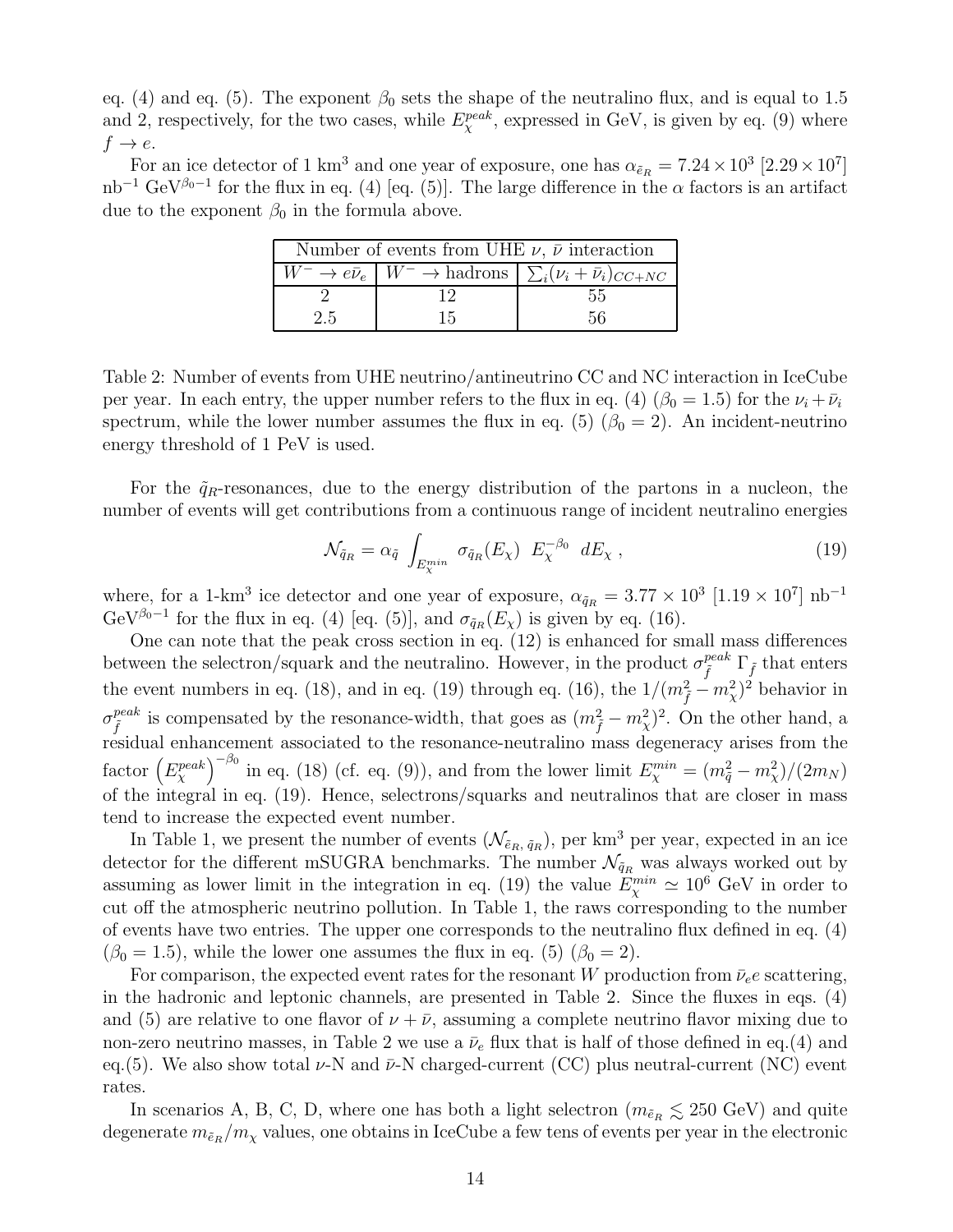channel. Note that the selectron/neutralino degeneracy favors  $\mathcal{N}_{\tilde{e}_R}$  in the harder-spectrum case with  $\beta_0 = 1.5$ . In scenarios H, I, J, L the larger splitting in  $m_{\tilde{e}_R}$  and  $m_\chi$ , and the quite heavy selectron deplete the event rates by more then one order of magnitude  $(0.2-2$  events per year). Note that in this case the  $\beta_0 = 2$  spectrum gives higher  $\mathcal{N}_{\tilde{e}_R}$ . The benchmark G shows an intermediate case, where the selectron is quite light, while  $m_{\tilde{e}_R}$  and  $m_\chi$  are not much degenerate, giving rise to about 8 events per year.

Concerning the hadronic channel, due to the large squark masses  $(m_{\tilde{q}_R} \gtrsim 600 \text{ GeV})$  and their large splitting with  $m<sub>x</sub>$ , the signal is modest in all benchmarks, reaching the level of 1-3 events per year only in the B, C, G, I points.

With the assumed neutralino fluxes, one could expect a clear SUSY signal in IceCube in the electronic channel for most of the analyzed benchmarks. Only scenarios J and L foresee less than 1 event per year in both the electronic and hadronic channel. We recall that the normalization of the fluxes in eqs. (4) and (5) is quite conservative. Due to the lower neutralino-nucleon cross section  $\sigma_{\chi N} \lesssim \frac{1}{10} \sigma_{\nu N}$  (cf. Fig. 2), one is presently allowed to assume flux normalizations that are an order of magnitude larger than the ones adopted here without violating any experimental constraint. This would make the event statistics even more promising.

## 5 Disentangling the neutralino signal by neutrino calibration

We will now briefly address the problem of the effective *visible-energy* spectrum coming from the two body decays  $\tilde{f}_R \to f \chi_1^0$ , that is of course a crucial characteristic in the detection of a resonance signal.

In the resonant  $\tilde{e}_R$  decay into an electron plus an invisible neutralino  $\chi_1^0$ , only the electron energy contributes to the visible energy. In Fig. 3, we plot the visible-energy spectrum  $\Delta z \frac{dN}{dz}$ dz (where  $z = \log_{10} E_{vis}$ , and  $\Delta z = 0.1$  assumes a 10% experimental resolution) corresponding to the resonant  $\tilde{e}_R$  production and decay into  $e\chi_1^0$ , for benchmarks A, B, G, I. The positions of the sharp end-points of the spectra are determined by the resonance and neutralino masses. For comparison, we also show the expected visible-energy spectrum for a resonant  $W$  decaying into either  $e\nu$  or hadrons. When the W decays hadronically, the total energy of the initial incident neutrino gives rise to visible energy in the final state. In this case, the  $\Delta z \frac{dN}{dz}$  spectrum has a resonant structure corresponding to the initial neutrino energy  $E_{\nu} \simeq m_W^2/(2m_e) \simeq 6.3 \times 10^6$ GeV. When the  $W$  decays leptonically, only a fraction of the incident neutrino energy goes into visible energy, whose distribution is characteristic of a two-body decay, just as in  $\tilde{e}_R \to e \chi_1^0$ . The different positions of the spectrum end-points could then provide a handle to disentangle the visible energy of the  $\tilde{e}_R$  decay from the one of the W decay.

The hadronic W<sup>−</sup> decay defines a sharply clustered group of events [about 12 for the  $\beta_0 = 1.5$  spectrum, and 15 for the  $\beta_0 = 2$  power law, per year, cf. Table 2, whose intensity may be correlated with the two electromagnetic channels arising from  $W^- \to e^- + \bar{\nu}_e$  [2 and 2.5 events] and  $W^- \to \tau^- + \bar{\nu}_\tau$  [2 and 2.5 events]. The channel  $W^- \to \mu^- + \bar{\nu}_\mu$  [2 and 2.5 events] is delivering just a single PeV muon track, that is quite difficult to recognize. The electron and tau electromagnetic energy spectra grow linearly with energy up to  $E = 6.3$  PeV, and their average energy is about half of the hadronic-channel energy. The distribution is spread according to a continuous power law, as shown in Fig. 3. The  $\tau$  birth and decay will be in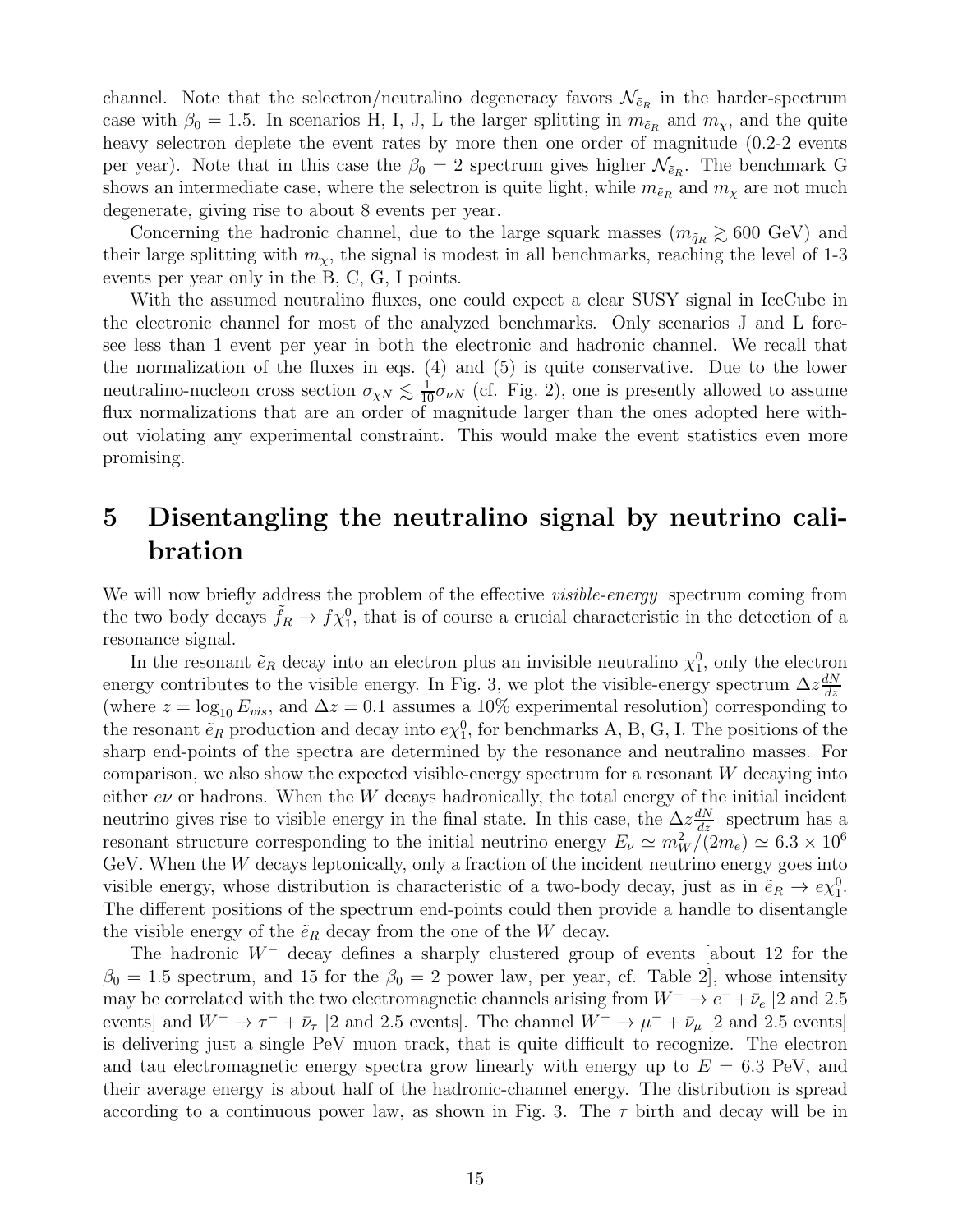general source of a characteristic double-bang event [39].

In conclusion, the appearance of a sharp edge at some energy different from the expected W<sup>−</sup> hadronic, electronic, and tau bumps could point to some new physics corresponding to the resonant  $\tilde{e}_R$  production from UHECR neutralinos. Such reconstruction seems possible for a neutralino flux that is comparable to (and, in favorable scenarios, even lower than) the present lower bounds on neutrino fluxes.

The mass ranges considered are of great astrophysical interest, and within the reach of the CERN LHC. A near-future underground  $\nu$ -detector could then cross-check a possible SUSY discovery at future colliders.



Figure 3: Visible energy spectra of the resonance decay products [assuming the flux in eq. (4)  $(\beta_0 = 1.5)$ . For the resonant W production and decay, the dash-dotted (dashed) histogram represents the electron (hadronic) energy spectrum in the lab. The four solid-line distributions refer to the electron energy spectra arising from  $\tilde{e}_R \to e \chi^0$  in the mSUGRA scenarios A, B, G, I defined in Table 1.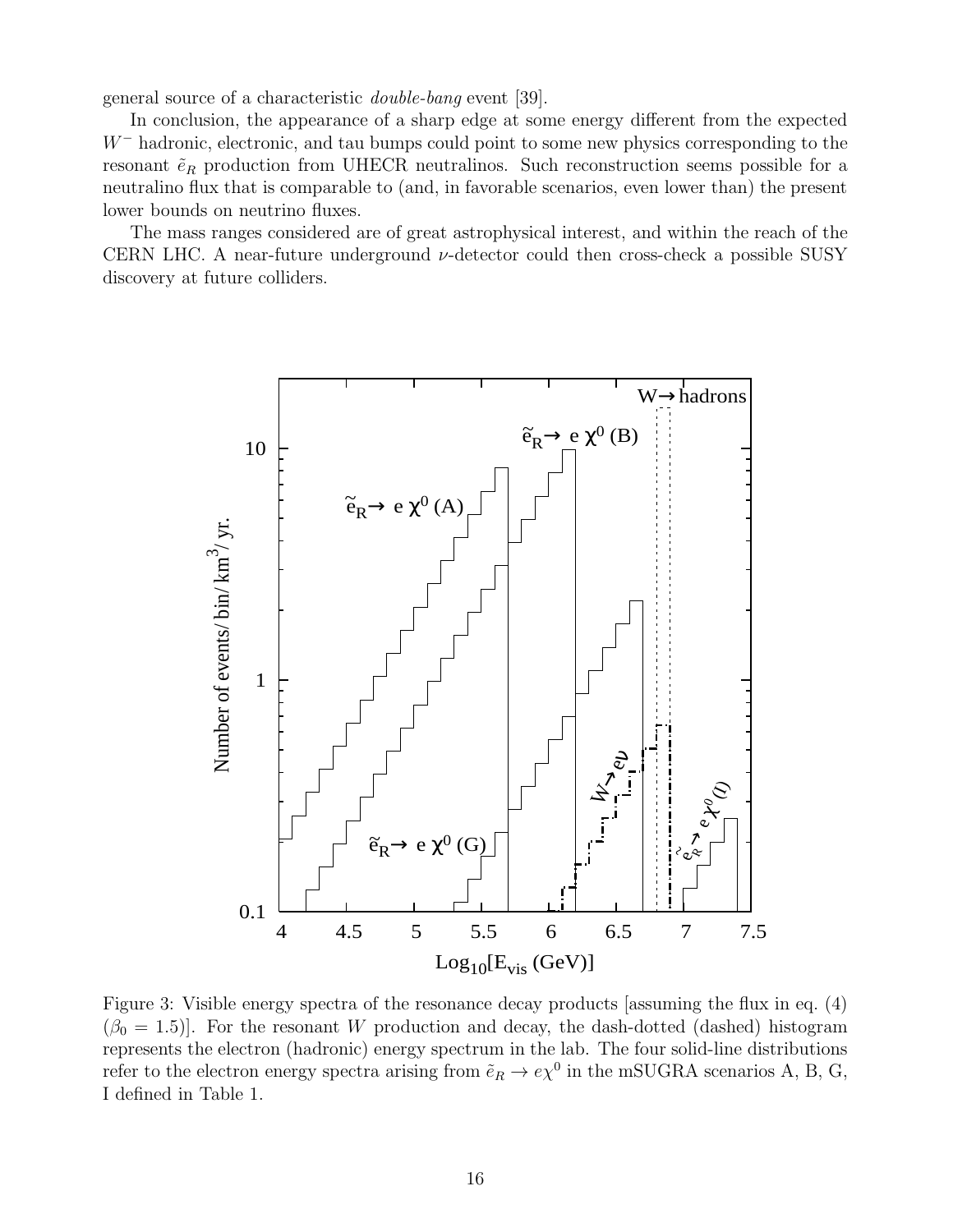#### 6 The role of the sneutrino burst

The resonant production of Z-bosons via UHE  $\nu$  scattering off massive relic neutrinos has been the backbone of the so called Z-burst mechanism [16] that could explain the GZK puzzle. UHE neutrinos in Z-burst are the messengers able to overcome the GZK cut-off, by offering a link between UHECR and most distant cosmic sources. About 70% of the Z−bosons decays hadronically, thus producing protons, neutrons and anti-nucleons as well as pions (and consequent photons from neutral-pions decays). The Z-decay products could have quite naturally energies beyond the GZK scale for appropriate relic-neutrino masses, since  $E_{\nu} \simeq M_Z^2/(2m_{\nu}) \simeq 4 \cdot 10^{22} \left(\frac{0.1 eV}{m_{\nu}}\right)$  $m_{\nu}$  $\bigl(eV,$  which corresponds to a UHECR proton energy of  $E_p \simeq \frac{1}{20} \cdot M_Z^2/(2m_\nu)$ . If relic-neutrino halos are present at distances less than about 50 Mpc  $\overset{6}{\ }$ , then these protons or anti-protons (or photons) could arrive to the earth atmosphere without much energy loss. Consequently, air-showers produced by these extremely high-energy nucleons could give rise to the *super* GZK events, as detected by the AGASA experiment [3]. Crucial ingredients of this picture are of course sufficiently large UHE-neutrino fluxes and relicneutrino densities in the Local Group or Super Galactic Plane. Then, the Z-burst model has a good potential for explaining observed correlation of UHECR arrivals from BL-Lac sources at distances well above GZK, and electron pair losses [5].

In this section, we will consider the resonant sneutrino  $(\tilde{\nu})$  production from the UHE neutralinos scattering off relic neutrinos, and its subsequent decay into visible final states

$$
\chi_1^0 \nu \to \tilde{\nu} \to X_{vis} \tag{20}
$$

where  $X_{vis}$  stands for the all final states with at least one visible particle. In particular, we will discuss whether this process can have a role similar to the Z-burst in the observed component of the cosmic-ray spectrum beyond the GZK energy.

The channel in eq. (20) differs from the previously analyzed resonant selectron and squark production under various aspects. First, due to the lightness of the target  $\nu$  mass, it requires much larger  $\chi_1^0$  energies according to eq. (9). Second, optimizing cross sections by considering scenarios where the sneutrino is maximally coupled to the initial state, and, at the same time, it decays into the initial particles  $\tilde{\nu} \to \chi_1^0 \nu$  is not viable, since this would give rise to invisible final states. On the other hand, the sneutrino can decay into heavier neutralinos  $\chi_i^0$  $i \ (i = 2, 3, 4)$ and charginos  $\chi_i^{\pm}$  $j^{\pm}$   $(j = 1, 2)$ . The subsequent neutralino and chargino decays into hadrons and leptons might produce highly energetic protons, pions and electrons that would be able to initiate the super GZK air showers. Looking back at eq. (6) for the cross section, one is interested in scenarios where neither  $B(\tilde{\nu} \to \chi_1^0 \nu)$  nor  $B(\tilde{\nu} \to X_{vis})$  are small. The latter are complementary quantities, since one can assume quite accurately  $B(\tilde{\nu} \to X_{vis}) \simeq 1 - B(\tilde{\nu} \to \tilde{\nu})$  $\chi_1^0 \nu$ ). Hence, the sneutrino production cross section is automatically penalized. Furthermore, the rates will be in general quite model dependent. Our results will not be simply determined by the particle mass spectrum (as in the right selectrons/squarks production), but will depend also on couplings (and on the tan  $\beta$  and  $\mu$  parameters) in a nontrivial way. Finally, since a visible sneutrino channel will arise from a decay chain, the energy of the visible decay products can in principle be quite depleted. In the following, we will also discuss the sneutrino energy flow in the visible decay products.

<sup>&</sup>lt;sup>6</sup>The distances of the center of dense clusters from the earth are estimated to be 16 Mpc for Virgo, while our Super-Galactic Plane diameter is about 50 Mpc [40].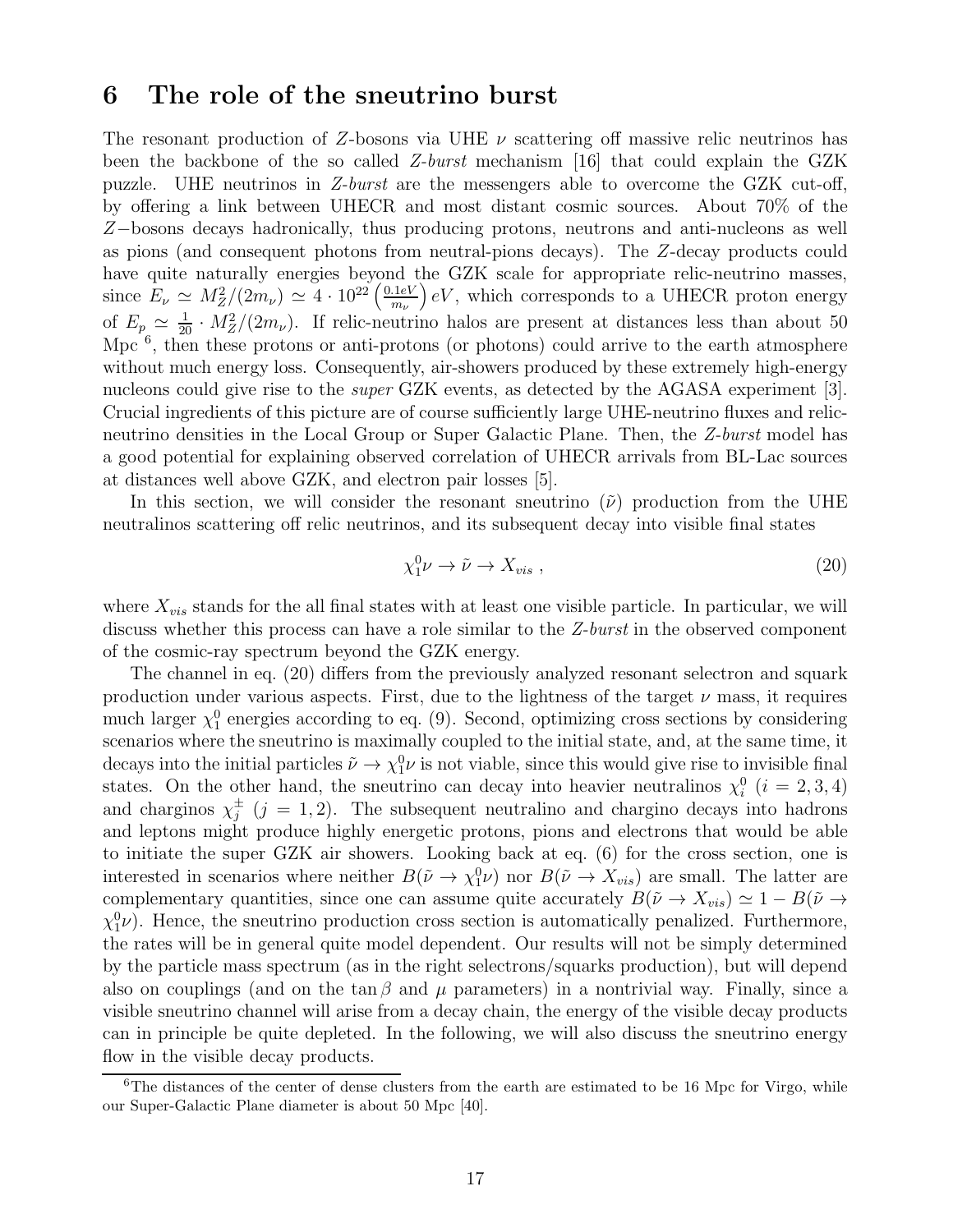| Model                                                  |                    | L          |
|--------------------------------------------------------|--------------------|------------|
| $m_{1/2}$ (GeV)                                        | 350                | 450        |
| $m_0$ (GeV)                                            | 180                | 303        |
| $\tan \beta$                                           | 35                 | 47         |
| $sign(\mu)$                                            | $\hspace{0.1mm} +$ | $^+$       |
| $\overline{\Omega h^2}$                                | 0.117              | 0.113      |
| $m_{\tilde{\nu}}$ (GeV)                                | 291                | 424        |
| $m_{\chi_1^0}$ (GeV)                                   | 138                | 181        |
| $m_{\chi^0_2}$ (GeV)                                   | 265                | 350        |
| $m_{\chi^{\pm}_{1}}$ (GeV)                             | 266                | 350        |
| $\Gamma_{\tilde{\nu}}$ (MeV)                           | 329                | 885        |
| $B_{\chi_1^0}$ (GeV)                                   | 0.71               | $\rm 0.42$ |
| $B_{\chi_2^0}$ (GeV)                                   | 0.09               | 0.19       |
| $B_{\chi_1^{\pm}}$ (GeV)                               | 0.20               | $\rm 0.39$ |
| $\sigma_{\tilde{\tau}}^{peak}$<br>(nb)                 | 39.4               | 19.8       |
| $_{\tilde{\cdot}}^{peak}\Gamma_{\tilde{\nu}}$ (nb GeV) | 13.0               | $17.5\,$   |

Table 3: Relevant mass spectra, widths, branching fractions and peak cross sections for the resonant sneutrino scattering, in the two mSUGRA scenarios I, L defined in Table 1.

The sneutrino branching fraction into visible final states  $B(\tilde{\nu} \to X_{vis})$  is in general made up of different components

$$
B(\tilde{\nu} \to X_{vis}) \equiv \sum_{j=1}^{2} B(\tilde{\nu} \to l\chi_{j}^{\pm}) + \sum_{i=2}^{4} B(\tilde{\nu} \to \nu\chi_{i}^{0}) B(\chi_{i}^{0} \to f\bar{f}\chi_{1}^{0}) \sim 1 - B(\tilde{\nu} \to \chi_{1}^{0}\nu) \quad (21)
$$

where  $f \neq \nu$ .

The  $\tilde{\nu}$  decays into the second neutralino  $\chi_2^0$  and into the lightest chargino  $\chi_1^{\pm}$  $_1^{\pm}$ , when allowed by phase space, are in general dominant. The subsequent decays  $\chi_1^{\pm} \to q\bar{q}' \chi_1^0$  (with a branching ratio of about 66 %) and  $\chi_1^{\pm} \to l\nu_l\chi_1^0$  (with a branching ratio of about 33 %) are the sources of hadrons and charged leptons, respectively, that may trigger the highest-energy air showers. The second neutralino can have a substantial decay rate into the invisible channel  $\chi_2^0 \to \nu \bar{\nu} \chi_1^0$ . Otherwise, a  $\chi_2^0$  decay produces quarks and leptons via  $\chi_2^0 \to q\bar{q}\chi_1^0$ ,  $l\bar{l}\chi_1^0$ . The  $\chi_2^0 \to e\tilde{e}_R$  decay may also be kinematically allowed. In the latter case, no hadron would arise from the decay chain.

The presence of a heavy invisible particle  $(\chi_1^0)$  among the  $\tilde{\nu}$  decay products makes the visible part of the spectrum quite different from the Z-burst case. The results are in general model dependent and less promising, and the incoming UHE  $\chi^0$  energy should be at higher energies. The decay kinematics of a Z-burst event is quite simple. The hadrons resulting from the  $Z \rightarrow q\bar{q}$ decay carry away all the energy of the incident UHE neutrino (i.e., the Z resonance energy). On the other hand, the average energy of the visible sneutrino decay products is lower than the sneutrino mass, since hadrons can only appear either from a three-body decay of  $\chi_2^0, \chi_1^{\pm}$ , or from a two-body decay chain  $\chi_2^0(\chi_1^{\pm})$  $\frac{1}{1}$   $\rightarrow$   $Z(W)\chi_1^0$ , with  $Z(W) \rightarrow$  hadrons] following the initial two-body  $\tilde{\nu}$  decay. Sneutrino masses, anyway, can be quite heavier than the Z mass, and this could compensate partly the depletion of the average energy of the sneutrino decay products, that in any case would have a less resonant structure than in the Z-burst case. The detailed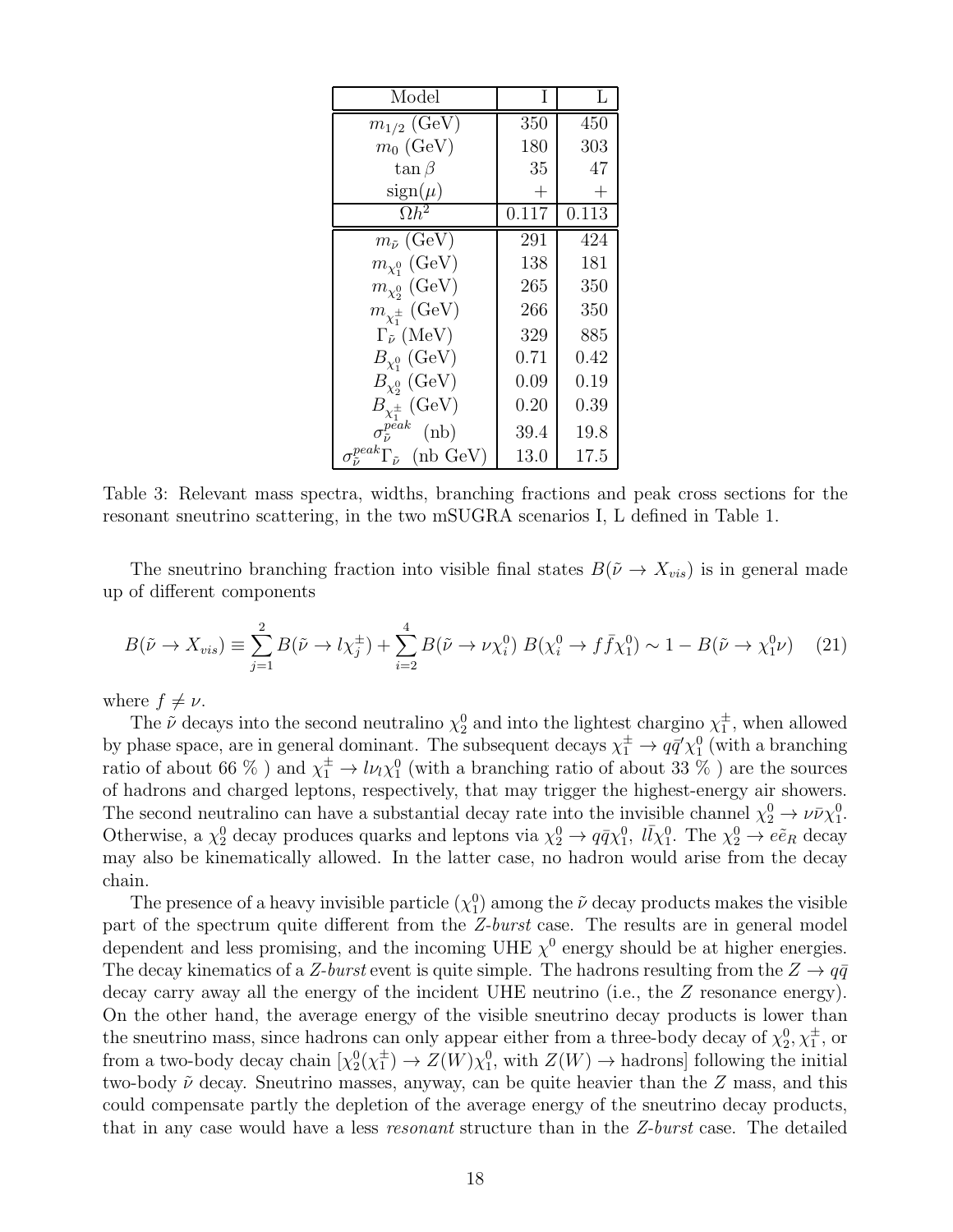energy spectrum of the hadrons and leptons coming from the sneutrino decay cascades also depends crucially on the masses of the particles in each step of the decay chains. Their study would require a Monte Carlo treatment of the complete kinematics. We will not go into this analysis here.

The observed event number is ruled by the product  $\sigma_{\tilde{\nu}}^{peak}\Gamma_{\tilde{\nu}}$ , that is the peak cross section (depending on the sneutrino branching fractions into the initial and final states) times the resonance width.



Figure 4: Cross sections (in nb) for resonant sneutrino production and visible decay (solid curves) coming from UHE neutralino scattering off relic neutrinos in the two mSUGRA scenarios I, L defined in Table 1. The dotted line represents the resonant Z-boson cross section for the scattering of UHE neutrinos off relic neutrinos. The dot-dashed line refers to the continuum cross section for  $\nu_i \bar{\nu}_j^{relic} \to l_i \bar{l}_j$ . We assumed a relic-neutrino mass  $m_{\nu} = 0.1$  eV.

In Table 3, we present these quantities, along with the relevant mass spectrum and branching fractions, for the scenarios I and L, that are the only benchmarks among the ones presented in Table 1 for which sneutrino visible decays are allowed by phase space. In particular, sneutrino decay into the lightest chargino and second lightest neutralino (that are almost degenerate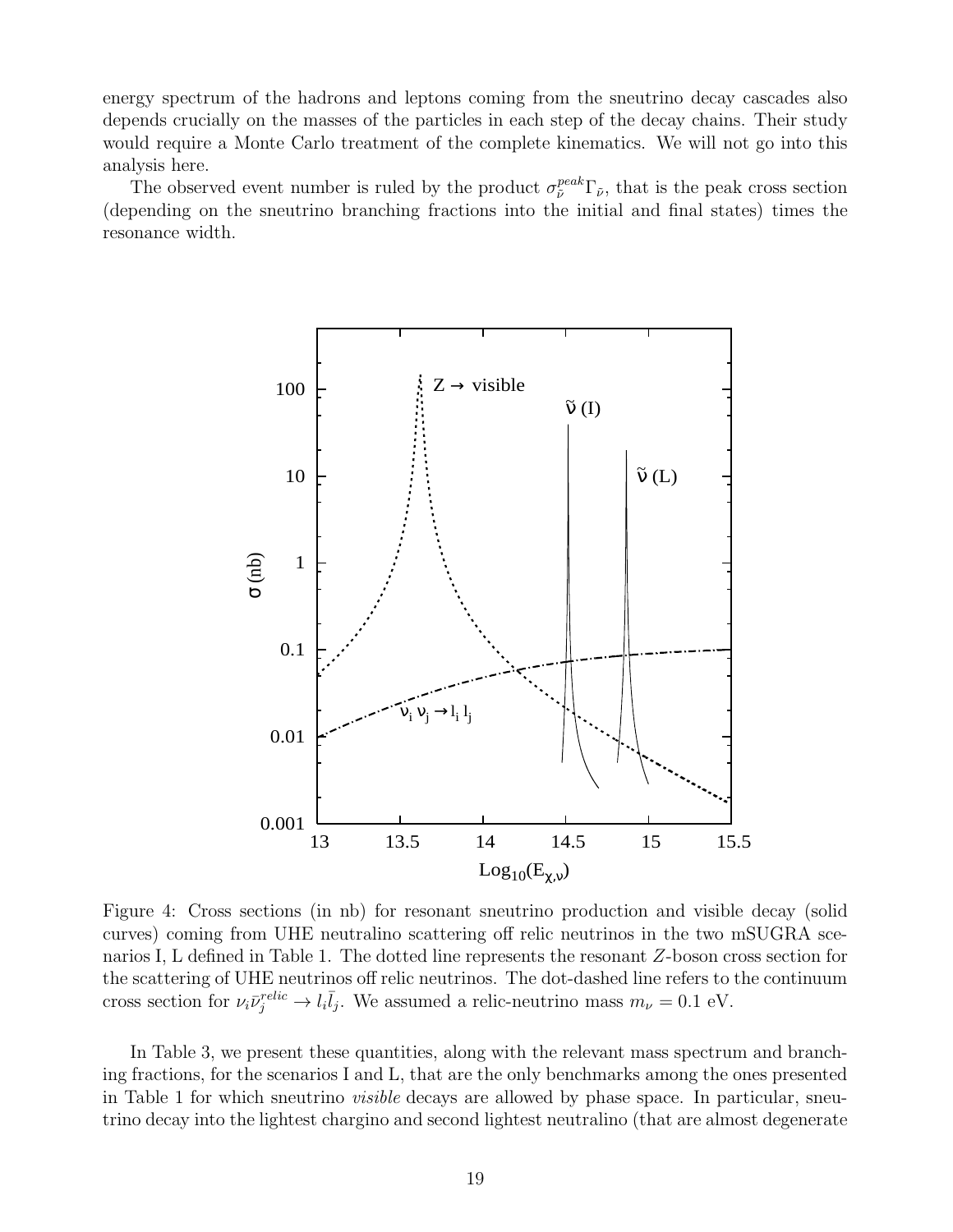in mass) are open. The sneutrino decay into heavier charginos and  $\chi_{3,4}^0$  neutralinos are not allowed, which is important in order not to deplete too much  $B(\tilde{\nu} \to \chi_1^0 \nu)$  and, as a consequence, the sneutrino cross section.

In Fig. 4, we plot the cross sections for the resonant  $\tilde{\nu}$  production in the channel in eq. (20) versus the incident neutralino energy, for the scenarios I and L. The cross section for the Zproduction from UHE- $\nu$  scattering off relic neutrinos is also shown versus the incident neutrino energy, for comparison. A relic neutrino mass of 0.1 eV is assumed in all cases [41] and the resonant incoming UHE neutralino energy is given by  $E_{\chi}^{peak} \simeq (m_{\tilde{\nu}}^2 - m_{\chi}^2)/(2m_{\nu}).$ 

Both the sneutrino peak cross section and the sneutrino width in scenarios I and L are quite smaller than (although not very far from, cf. Table 3) the corresponding  $Z$  quantities, which are  $\sigma_Z^{peak} \simeq 185$  nb and  $\Gamma_Z \simeq 2.5$  GeV. In particular, one gets  $\sigma_{\tilde{\nu}}^{peak} \cdot \Gamma_{\tilde{\nu}} \simeq 13-18$  nb GeV, to be compared with  $\sigma_Z^{peak}$  $Z_Z^{peak} \cdot \Gamma_Z \simeq 463$  nb GeV.

Of course, the latter comparison assumes a comparable flux of incident neutrinos and neutralinos. With this hypothesis, the Z-burst is expected to be dominant on the *sneutrino*burst. Nevertheless, an extra fraction of sneutrino events could add to the Z-burst counting, presumably with a bit less structured energy distribution. Further in-depth analysis are needed to establish the latter point.

Note that, while calculating the peak cross sections, in both the Z and  $\tilde{\nu}$  cases the relic light neutrinos are assumed to be Dirac fermions. In case of Majorana neutrinos, the peak cross sections are enhanced by a factor 2, doubling the number of the events in each case.

#### 7 Conclusions

If elementary-particle interactions are governed by supersymmetry, then an important component of the UHECR may be given by the lightest stable supersymmetric particle, namely the lightest neutralino. For instance, some of the models trying to explain the UHECR spectrum beyond the GZK cut-off via super-heavy particle decays, when including supersymmetry, predict a flux of UHE neutralinos arriving to the earth. One of the major challenges of the future cosmic-ray experiments is to verify such predictions.

In this paper, we computed the event rates for right selectrons and right squarks produced on resonance, when UHE neutralinos scatter off the electrons and quarks in a detector like IceCube. We assumed a well-motivated model of supersymmetry, that is minimal supergravity, and analyzed the signal for moderate scalar masses, when the resonant scattering is expected to be dominant on the t-channel scattering.

The right scalar sector turns out to be particularly straightforward to analyze. One has in general  $B(\tilde{e}_R \to e \chi_1^0) \simeq 1$ , and  $B(\tilde{q}_R \to q \chi_1^0) \simeq 1$ . As a consequence, after constraining the mSUGRA parameter space by negative collider searches and neutralino relic-density bounds, the relevant phenomenology depends only on the physical masses of the resonant right scalar and lightest neutralino. Any other parameter dependence, such as the one arising from the neutralino physical compositions and couplings, drops off. We performed a detailed study in scenarios inspired to the post-WMAP mSUGRA benchmarks of [33].

For comparison, event rates for the expected resonant  $W$  signal in UHE anti-neutrino scattering off electrons in matter were also presented.

Two different phenomenological forms for the neutralino fluxes were assumed to calculate the event rates: power laws with exponent either  $\beta_0 = 1.5$  or  $\beta_0 = 2$ . We set the flux normalization on the basis of present bounds on the UHE neutrino flux from the AGASA and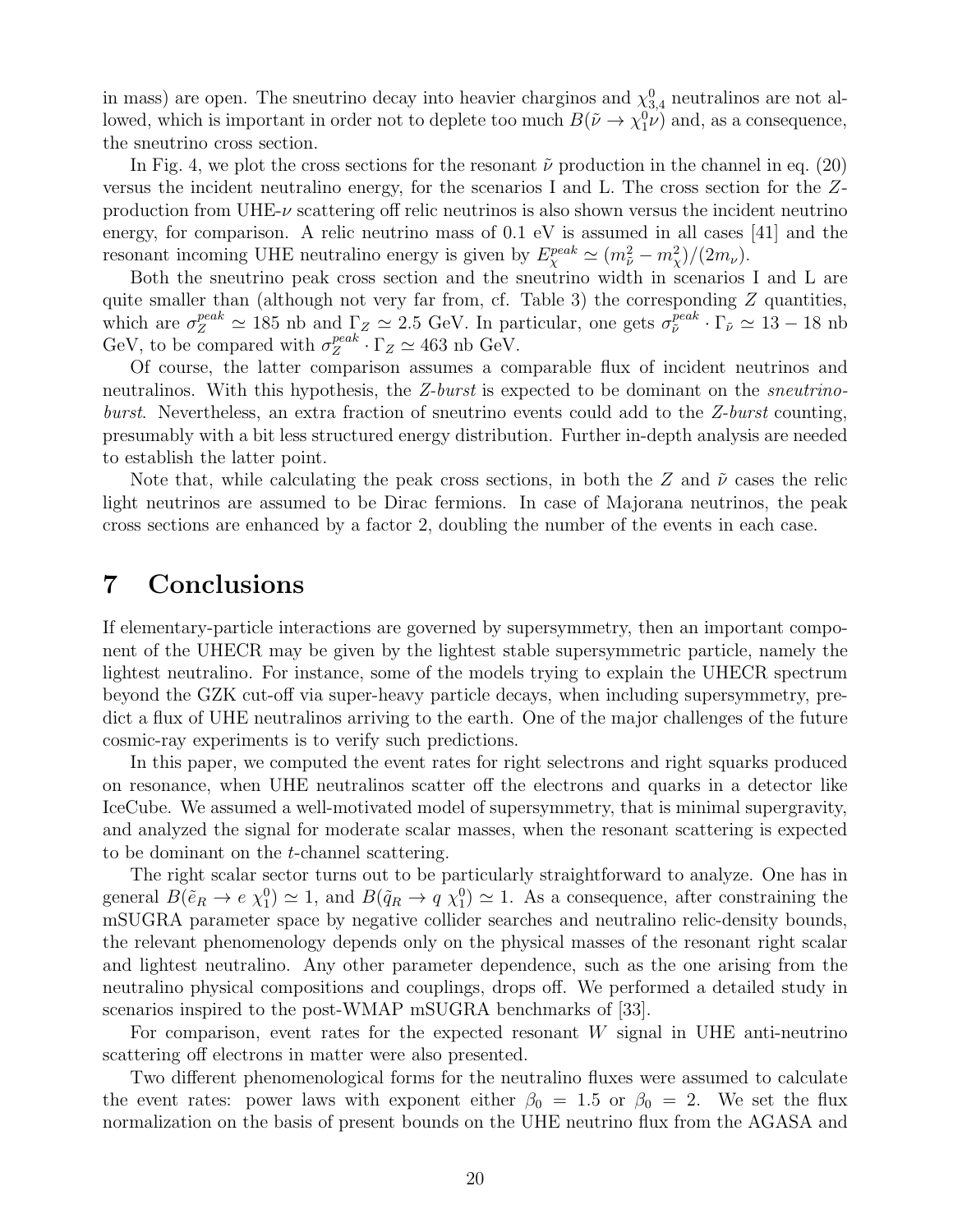Fly's Eye experiments (assuming, quite conservatively, that interaction rates of neutrino and neutralino with matter are of comparable strength).

For similar neutrino and neutralino fluxes, in the leptonic channel the event rates for SUSY particle resonances are very promising (up to a few tens of events per year in IceCube). They are remarkably greater than the leptonic Glashow W signal for most of the post-WMAP benchmarks characterized by moderate scalar masses  $(m_{\tilde{e}_R} \lesssim 500 \text{ GeV})$ , that fall either into the 'bulk' or into the co-annihilation region. The corresponding hadronic signal is less structured in the energy spectrum, and penalized by the larger resonance masses  $(m_{\tilde{q}_R} \geq 600 \text{ GeV})$ . A few events per year in Icecube are expected in the most promising benchmarks, in the hadronic case. Signal in the 'funnel' and 'focus point' benchmarks is depleted by the large  $m_0$  down to less than 0.01 event/year.

We showed here for the first time the detailed spectrum of the visible energy released in the  $\bar{\nu}_e e^-$  reaction in underground detectors, and discussed how to calibrate the SUSY signal through the expected W spectrum.

We also considered the possibility of resonant production of sneutrinos in the interaction of UHE neutralinos with light relic neutrinos in the extended Galactic or Local Group hot neutrino halo. The visible decay products of the sneutrinos might trigger air-showers beyond GZK energies, thus mimicking the so called  $Z$ -burst process. However, even in the most promising scenarios, we found that the sneutrino-burst event rate would be more than one order of magnitude smaller than the Z-burst rate (assuming similar fluxes for UHE neutrinos and neutralinos). Furthermore, the UHE neutralino energies tuned for the *sneutrino-burst* are usually higher than for neutrinos in Z-burst, making it less attractive than the standard Z-burst model.

In conclusion, we found a well-defined and interesting window of mSUGRA parameters that can be tested by the next-generation underground detectors. The corresponding signal may exceed in some cases the standard neutrino ones. Its imprint may be disentangled in a realistic way. These high-energy astrophysical traces could offer a new opportunity to high-energy astrophysics to anticipate SUSY discovery at colliders.

#### Acknowledgments

This work was partially supported by the RTN European Programme MRTN-CT-2004-503369 (Quest for Unification).

## References

- [1] K. Greisen, Phys. Rev. Lett. 16 748 (1966) ; G. Zatsepin, V. Kuzmin, Pisma Zh. Eksp. Teor. Fiz. 4 114 (1966) [JETP Lett. 4 78 (1966)].
- [2] Fly's Eye Collab., D. Bird et al., Astrophys. J. 441 144 (1995).
- [3] AGASA Collab., H. Hayashida et al., Astropart. Phys. 10 303 (1999).
- [4] A. Zech for the Hires Collab., astro–ph/0409140.
- [5] D. Gorbunov, P. Tinyakov, I. Tkachev and S. Troitsky, Astrophys. J. 577 L93 (2002); D. Fargion, A.Colaiuda, astro-ph/0409022.
- [6] For a comprehensive review see, P. Bhattacharjee, G. Sigl, Phys. Rept.327, 109 (2000).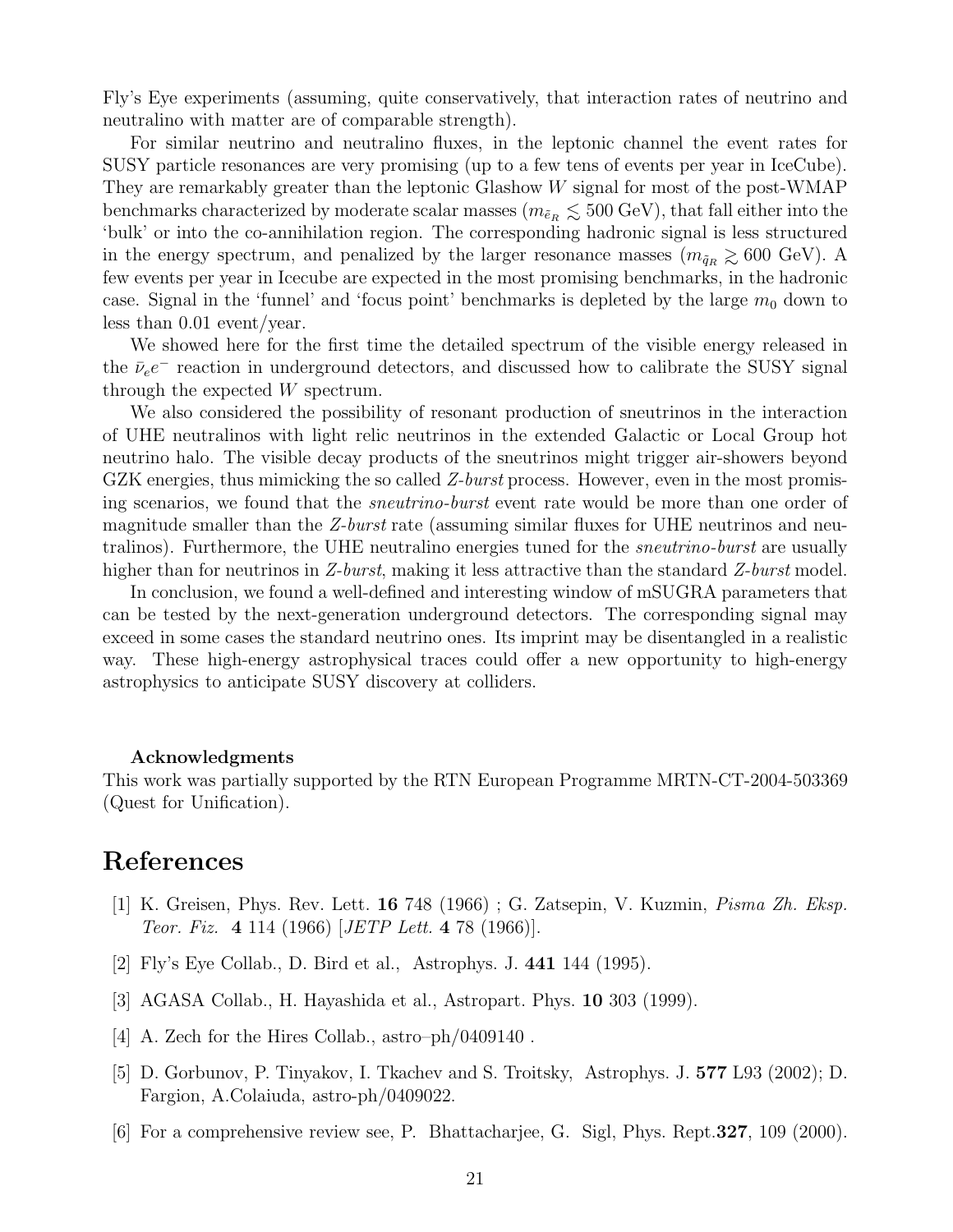- [7] L. Anchordoqui, T. Paul, S. Reucroft and J. Swain, Int. J. Mod. Phys. A18 2229 (2003); D. Torres, L. Anchordoqui, astro–ph/0402371 and references therein.
- [8] C. T. Hill, Nucl. Phys. B 224, 469 (1983); C. T. Hill, D. N. Schramm and T. P. Walker, Phys. Rev. D 36, 1007 (1987); P. Bhattacharjee, C. T. Hill and D. N. Schramm, Phys. Rev. Lett. 69, 567 (1992); V. Berezinsky, X. Martin and A. Vilenkin, Phys. Rev. D 56, 2024 (1997); L. Masperi and G. A. Silva, Astropart. Phys. 8, 173 (1998); L. Masperi and M. Orsaria, Astropart. Phys. 16, 411 (2002); V. Berezinsky and A. Vilenkin, Phys. Rev. Lett. 79, 5202 (1997); V. Berezinsky, M. Kachelriess and A. Vilenkin, Phys. Rev. Lett. 79, 4302 (1997); V. A. Kuzmin and V. A. Rubakov, Phys. Atom. Nucl. 61, 1028 (1998) [Yad. Fiz. 61, 1122 (1998)]; P. Jaikumar and A. Mazumdar, Phys. Rev. Lett. 90, 191301 (2003); M. Birkel and S. Sarkar, Astropart. Phys. 9, 297 (1998); Z. Fodor and S. D. Katz, Phys. Rev. Lett. 86, 3224 (2001); C. Coriano, A. E. Faraggi and M. Plumacher, Nucl. Phys. B 614, 233 (2001).
- [9] V. Berezinsky, M. Kachelriess, Phys. Lett. B422 162 (1998).
- [10] V. Berezinsky, M. Kachelriess, Phys. Lett. B434 61 (1998); V. Berezinsky, M. Kachelriess Phys. Rev. D63 034007 (2001); V. Berezinsky, M. Kachelriess and S. Ostapchenko, Phys. Rev. D65 083004 (2002); R. Aloisio, V. Berezinsky and M. Kachelriess, Phys. Rev. D64 094023 (2004).
- [11] S. Sarkar and R. Toldra, Nucl. Phys. B621 495 (2002); A. Ibarra, R. Toldra, Jour. High Energy Phys. 0206:006 (2002) .
- [12] C. Barbot, M. Drees, Phys. Lett. B533 107 (2002); C.Barbot, M. Drees, Astrop. Phys. 20;5-44, 2003; C. Barbot, M. Drees, F. Halzen and D.Hooper, Phys. Lett. B563 132 (2003); C. Barbot, hep–ph/0308028.
- [13] V. Dubrovich, D. Fargion, and M. Khlopov, hep–ph/0312105.
- [14] For a review, see H. E. Haber and G. L. Kane, Phys. Rept. 117, 75 (1985).
- [15] For a recent review, see B. Mele, hep–ph/0407204.
- [16] D. Fargion, B. Mele and A. Salis, Astrophys. J. 517 725 (1999); T. Weiler, Astropart. Phys. 11 303 (1999).
- [17] L. Anchordoqui, H. Goldberg and P. Nath, Phys. Rev. D70 025014 (2004).
- [18] O. Catalano, Nuovo. Cim. 24C 445 (2001); L. Scarsi, Nuovo. Cim. 24C 471 (2001).
- [19] D. Fargion, Astrophys. J. **570** 909 (2002).
- [20] D. Fargion, P. De Sanctis Lucentini, M. De Santis and M. Grossi, Astrophys. J. 613 1285 (2004).
- [21] See for example, J. Alvarez-Muniz and F. Halzen, AIP Conf. Proc. 579, 305 (2001); astro–ph/0102106.
- [22] LEP2 SUSY Working Group, Combined LEP Selectron/Smuon/Stau Results, 183-208 GeV, ALEPH, DELPHI, L3, OPAL Experiments, LEPSUSYWG/04-01.1 .